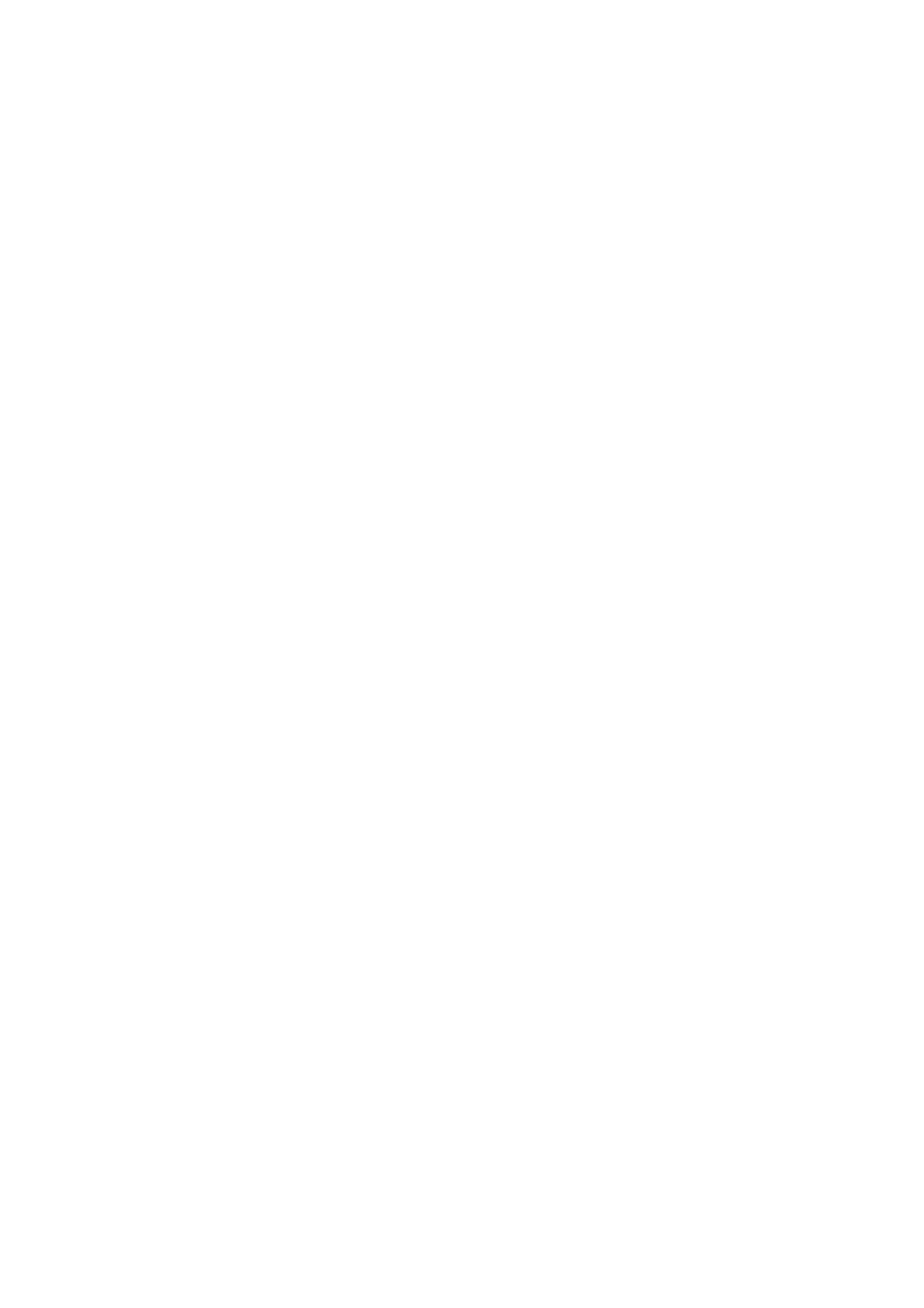## Evolution by Non-Convex Functionals

Peter Elbau <sup>∗</sup> Markus Grasmair † Frank Lenzen ‡

Otmar Scherzer §

September 17, 2008

#### Abstract

We establish a semi-group solution concept for morphological differential equations, such as the mean curvature flow equation. The proposed method consists in generating flows from generalized minimizers of nonconvex energy functionals. We use relaxation and convexification to define generalized minimizers. The main part of this work consists in verification of the solution concept by comparing analytical, rotationally invariant solutions of the mean curvature flow equation and iterative minimizer of a non-convex energy functional.

#### 1 Introduction

Semi-group theory is a powerful concept for proving existence of solutions of gradient flow equations

<span id="page-2-0"></span>
$$
\partial_t u \in -\partial \mathcal{R}(u), u(0) = u_0,
$$
\n(1)

where  $\mathcal{R}: X \to [0, +\infty]$  is a sequentially lower semi-continuous, convex energy functional on a Hilbert Space X. In [\(1\)](#page-2-0) we use the notation that  $\partial$  with a subscript denotes the derivative of a function with respect to the subscript and without subscript  $\partial$  denotes a subdifferential.

Standard results on gradient flows state that equation  $(1)$  has a solution u whenever  $u_0 \in \mathcal{D}(\mathcal{R})$ , and that  $u(t), t > 0$ , can be computed as limit of the sequence  $u_{t/n}^{(n)}$  defined by

$$
u_{t/n}^{(n)} := \left(\mathrm{Id} + \frac{t}{n} \,\partial \mathcal{R}\right)^{-n} u_0
$$

as  $n \to \infty$  (cf. [\[3,](#page-23-0) [5,](#page-24-0) [6,](#page-24-1) [14,](#page-24-2) [16\]](#page-24-3)). Equivalently, one can consider the iteration  $u_{t/n}^{(0)} := u_0$  and

<span id="page-2-1"></span>
$$
u_{t/n}^{(k)} := \arg\min\left\{\frac{1}{2}||u - u_{t/n}^{(k-1)}||^2 + \frac{t}{n}\mathcal{R}(u) : u \in U\right\}, \qquad k = 1, \dots, n. \tag{2}
$$

<sup>∗</sup>Johann Radon Institute for Computational and Applied Mathematics (RICAM), Linz, Austria (peter.elbau@oeaw.ac.at)

<sup>†</sup> Inst. of Mathematics, University of Innsbruck, Austria (markus.grasmair@uibk.ac.at)

<sup>‡</sup> Inst. of Mathematics, University of Innsbruck, Austria (frank.lenzen@uibk.ac.at)

<sup>§</sup> Inst. of Mathematics, University of Innsbruck, Austria (otmar.scherzer@uibk.ac.at) & Johann Radon Institute for Computational and Applied Mathematics (RICAM), Linz, Austria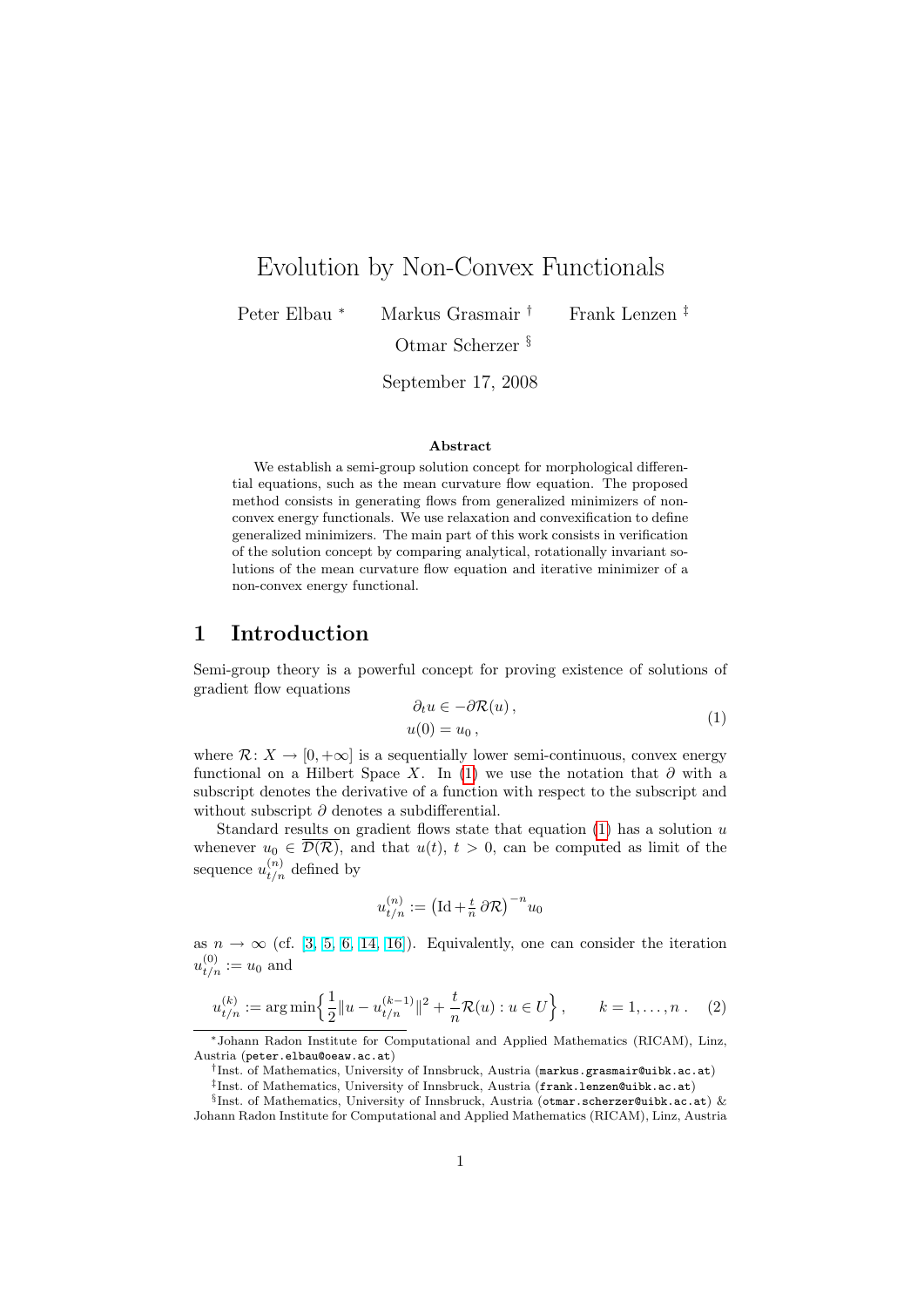Then, again, the equality  $u(t) = \lim_{n \to \infty} u_{t/n}^{(n)}$  holds.

In [\[2\]](#page-23-1), this idea has been extended to gradient flows on metric spaces  $(X, d)$ by considering the iterative minimization of the functional

$$
\mathcal{F}(\tau, \tilde{u}; u) := d(u, \tilde{u})^2 + \tau \mathcal{R}(u)
$$

instead. Again, the limit of the iteration solves a gradient flow equation.

Let us now consider a more general form for both the energy functional and the distance measure. For  $\tau > 0$  and  $\tilde{u} \in X$  let  $\mathcal{F}(\tau, \tilde{u}; \cdot)$  be a family of functionals defined by

$$
\mathcal{F}(\tau, \tilde{u}; u) = \mathcal{S}(\tilde{u}; u) + \tau \mathcal{R}(u),
$$

where  $S: X \times X \to [0, +\infty]$  and  $\mathcal{R}: X \to [0, +\infty]$  are (not necessarily convex) functionals on X. Since we waive the convexity of  $S$  and  $R$ , we are no longer able to characterize minimizers of  $\mathcal F$  based on the subgradients of  $\mathcal S(u)$  and  $\mathcal R(u)$ . Moreover, using *direct methods* (see [\[11,](#page-24-4) [7\]](#page-24-5)), we can only assume existence of generalized minimizers. Nevertheless we can apply the semi-group concept and define an iterative method analogously to [\(2\)](#page-2-1): We define the sequence  $\{u^{(k)}_{\tau}\}_{k\in\mathbb{N}_0}$ by  $u_{\tau}^{(0)} := u_0$  and

$$
u_{\tau}^{(k)} \in \left\{ u \in X : u \text{ is a generalized minimizer of } \mathcal{F}(\tau, u_{\tau}^{(k-1)}; \cdot) \right\}. \tag{3}
$$

Here, the generalized minimizers are defined via the relaxation of  $\mathcal F$ . Again, the sequence  $\{u_{t/n}^{(n)}\}$  at least formally defines a flow on X.

In Section [3](#page-5-0) we apply this concept to a particular functional for which the associated formal gradient flow equation resembles the mean curvature flow equation (see [\[10\]](#page-24-6)). In the remaining parts of the paper we show that this relation is not just formal. We provide a rigorous proof that for rotationally symmetric, continuous, and initial data with monotonous rotational part the mean curvature flow is in fact generated by this non-convex functional. This example suggests that our non-convex semi-group concept is a reasonable solution concept for geometrical PDEs.

#### 2 Evolution by Non-convex Functionals

Let X be a topological space, and let  $\mathcal{R} \colon X \to [0, +\infty]$  and  $\mathcal{S} \colon X \times X \to [0, +\infty]$ . Assume that for every  $u_0 \in X$  there exists  $u \in X$  such that  $\mathcal{S}(u_0; u) + \mathcal{R}(u) \neq \emptyset$ +∞. For  $\tau > 0$  and  $u_0 \in X$  we define the functional  $\mathcal{F}(u_0, \tau; \cdot) \colon X \to [0, +\infty]$ setting

$$
\mathcal{F}(\tau, u_0; u) := \mathcal{S}(u_0; u) + \tau \mathcal{R}(u) .
$$

We want to define a flow as limit for  $n \to \infty$  of the sequence  $\{u_{t/n}^{(n)}\}$  defined by the iteration  $u_0^{(n)} := u_0$  and

$$
u_{t/n}^{(k)} := \arg \min \{ \mathcal{F}(t/n, u_{t/n}^{(k-1)}; u) : u \in U \}, \qquad k = 1, ..., n.
$$

Since a minimizer need not exist for arbitrary non-convex functionals  $\mathcal{R}$  and  $\mathcal{S}$ , it is necessary to work with generalized minimizers instead, which are defined as minimizers of relaxed functionals.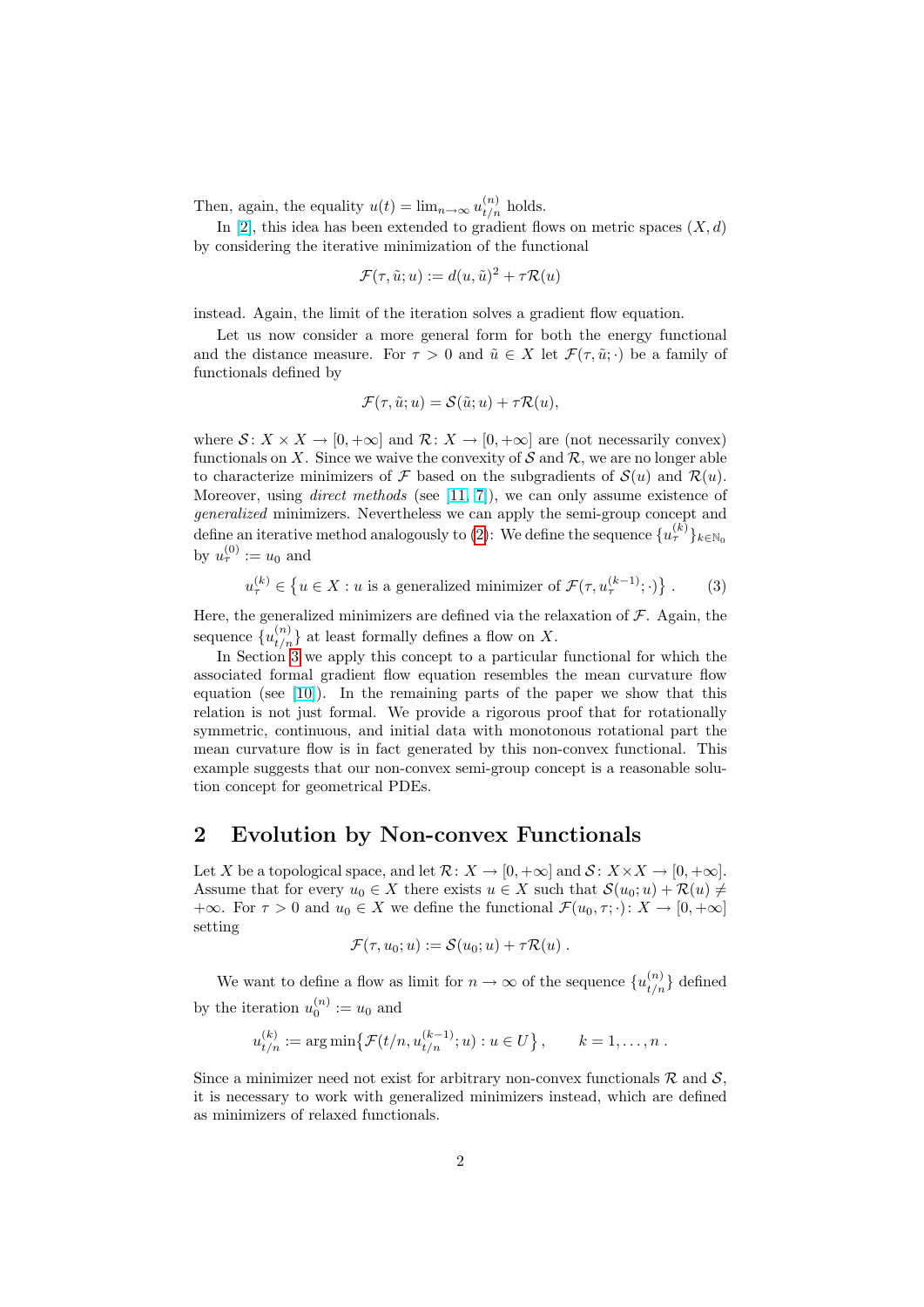For the following definition of relaxation recall that a functional  $\mathcal F$  on the topological space  $X$  is called *sequentially coercive*, if all of its sublevel sets are sequentially precompact. Moreover, it is called *proper*, if there exists some  $u \in X$ with  $\mathcal{F}(u) < \infty$ . Finally, the functional  $\mathcal F$  is sequentially lower semi-continuous if

$$
\liminf_{k} \mathcal{F}(u^{(k)}) \ge \mathcal{F}(u) \quad \text{ whenever } \quad u^{(k)} \to u .
$$

**Definition 1.** Let  $\mathcal{F} \colon X \to [0, +\infty]$  be sequentially coercive and proper on the topological space X. Assume moreover that  $\mathcal F$  is bounded from below. We define the *relaxation* of  $\mathcal F$  as

 $\mathcal{F}_{\mathcal{R}} := \sup \{ \mathcal{J} \colon X \to [0, +\infty] : \mathcal{J} \leq \mathcal{F} \text{ is sequentially lower semi-continuous } \}$ .

Г

The following facts easily follow from the definition of  $\mathcal{F}_{\mathcal{R}}$ :

- Since F is bounded from below, there exists a constant functional  $\mathcal{J}_0 = c$ below  $F$ , Since the constant functional is sequentially lower semi-continuous,  $\mathcal{F}_{\mathcal{R}}$  is well defined.
- The functional  $\mathcal{F}_{\mathcal{R}}: X \to [0, +\infty]$  is sequentially lower semi-continuous (cf. [\[12,](#page-24-7) Lemma 1.5]). Since the functional  $\mathcal{F}_{\mathcal{R}}$  is sequentially coercive and proper, it therefore attains a minimum (cf. [\[12,](#page-24-7) Lemma 1.4]).

Moreover, every minimizer of the relaxed functional  $\mathcal{F}_{\mathcal{R}}$  can be considered a generalized minimizer of the original functional  $\mathcal{F}$ .

**Proposition 2.** Every minimizer u of  $\mathcal{F}_{\mathcal{R}}$  is a generalized minimizer of  $\mathcal{F}$ . That is, either u is a minimizer of  $\mathcal F$  or there exists a sequence  $(u^{(k)})$  converging to u such that  $\mathcal{F}(u^{(k)}) \to \inf_{v \in X} \mathcal{F}(v)$ .

More generally, we have the characterization of the relaxed functional

$$
\mathcal{F}_{\mathcal{R}}(u) = \min\left\{\liminf_{k} \mathcal{F}(u^{(k)}) : u^{(k)} \to u\right\}
$$

for every  $u \in X$ .

*Proof.* Cf. [\[4,](#page-23-2) Prop. 1.31].

We are now ready to introduce our concept of semi-groups generated by non-convex energy functionals and similarity terms.

<span id="page-4-0"></span>**Definition 3.** Let  $\mathcal{R}: X \to [0, +\infty]$  and  $\mathcal{S}: X \times X \to [0, +\infty]$ . For  $\tau > 0$  and  $\tilde{u} \in X$  define the functional  $\mathcal{F}(\tau, \tilde{u}; \cdot): X \to [0, +\infty]$  by

$$
\mathcal{F}(\tau,\tilde{u};u) := \mathcal{S}(\tilde{u};u) + \tau \mathcal{R}(u) .
$$

Assume that  $\mathcal{F}(\tau, \tilde{u}; \cdot)$  is sequentially coercive for every  $\tau > 0$  and  $\tilde{u} \in X$ .

For every  $\tau > 0$  we define the piecewise constant approximation  $\overline{u}_{\tau} : \mathbb{R}_{\geq 0} \to$ X by  $\overline{u}_{\tau}(0) = u_0$  and

$$
\overline{u}_{\tau}(t) \in \arg\min \mathcal{F}_{\mathcal{R}}(\tau, u((k-1)\tau); \cdot), \qquad (k-1)\tau < t \leq k\tau, \ k \in \mathbb{N}.
$$

We define the flow generated by  $\mathcal F$  by

$$
U(t) := \overline{\{u(t) : \text{there exist } \tau_{\ell} \to 0 \text{ with } u(t) = \lim_{\ell \to \infty} \overline{u}_{\tau_{\ell}}(t)\}}. \tag{4}
$$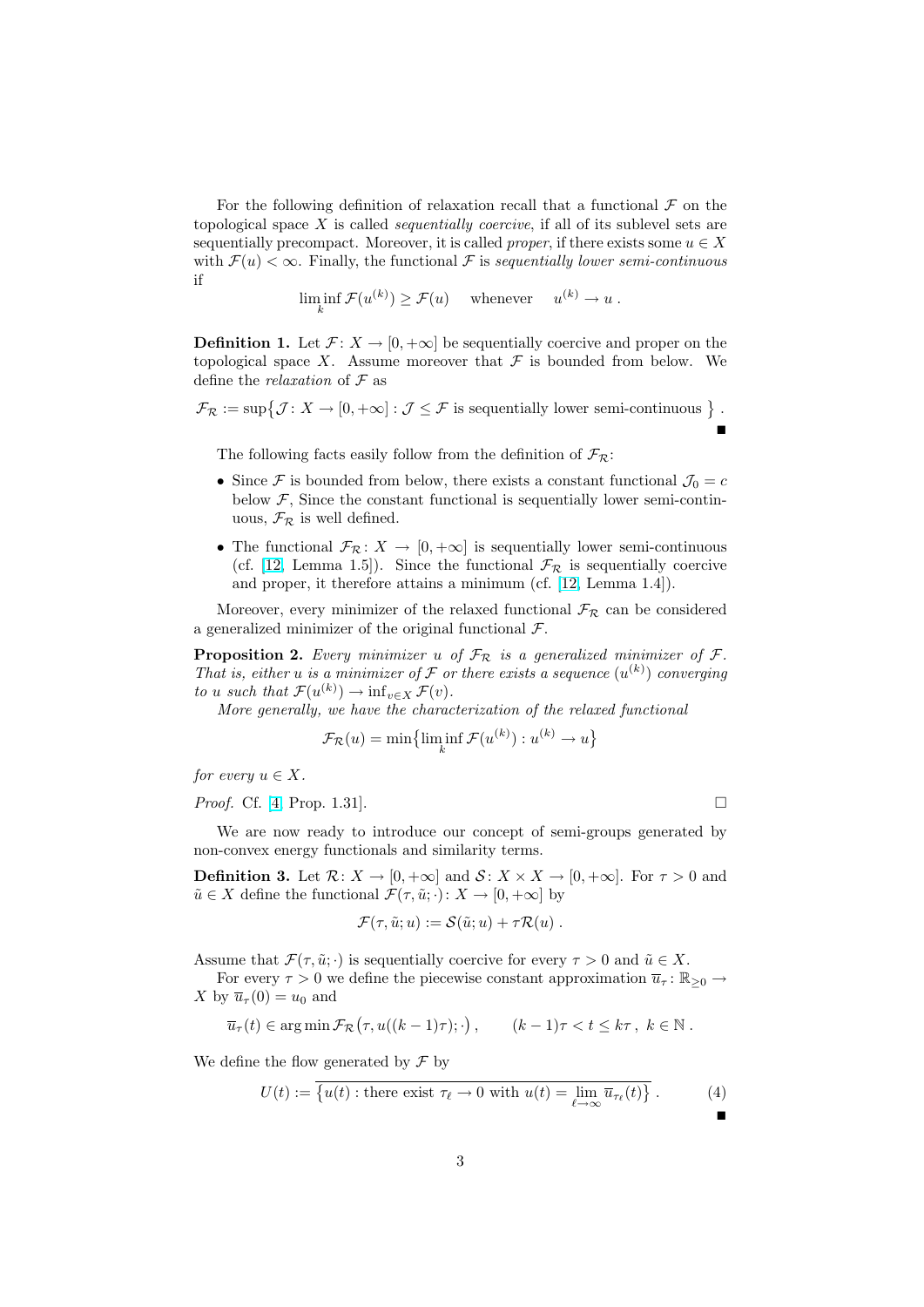We note that for some time t the set  $U(t)$  can be empty, in which case no solution of the evolution process exists at the time t.

## <span id="page-5-0"></span>3 MCM and Semi-Group Theory - Analytical **Justification**

<span id="page-5-3"></span>The main motivation for the considerations above is the *mean curvature flow* equation

$$
\partial_t u = |\nabla u| \nabla \cdot \left(\frac{\nabla u}{|\nabla u|}\right) \quad \text{on } \mathbb{R}^m \times (0, \infty),
$$
  

$$
u(0) = u_0 \qquad \text{on } \mathbb{R}^m,
$$
 (5)

and its relation to the evolution defined by a non-convex similarity term and the total variation as energy functional.

This NCBV functional (non-convex bounded variation) on  $X := L^1(\mathbb{R}^m)$  is defined for  $u \in W^{1,1}(\mathbb{R}^m)$  as

<span id="page-5-2"></span>
$$
\mathcal{F}(\tau, \tilde{u}; u) := \int_{\mathbb{R}^m} \left( \frac{(u - \tilde{u})^2}{2|\nabla u|} + \tau |\nabla u| \right) dx \tag{6}
$$

and  $\mathcal{F}(\tau, \tilde{u}; u) = +\infty$  for  $u \notin W^{1,1}(\mathbb{R}^m)$ . Since in general, minimization of  $\mathcal F$ with respect to the last variable  $u$  is considered, we will omit the dependence on  $\tau$  and  $\tilde{u}$  whenever possible and write  $\mathcal{F}(u) := \mathcal{F}(\tau, \tilde{u}; u)$  instead.

The following computations, which are purely formal and by no means mathematically rigorous, provide the link between iterative minimization of  $\mathcal F$  and the mean curvature flow.

Formally, the gradient of the functional  $\mathcal F$  is

$$
\partial \mathcal{F}(u) = \frac{u - \tilde{u}}{|\nabla u|} + \nabla \cdot \left( \left( \frac{(u - \tilde{u})^2}{2|\nabla u|^2} - \tau \right) \frac{\nabla u}{|\nabla u|} \right). \tag{7}
$$

Therefore, a minimizer u of  $\mathcal F$  is expected to satisfy the optimality condition

<span id="page-5-1"></span>
$$
\frac{u-\tilde{u}}{\tau} \in |\nabla u| \nabla \cdot \left( \left( 1 - \frac{(u-\tilde{u})^2}{2\tau |\nabla u|^2} \right) \frac{\nabla u}{|\nabla u|} \right). \tag{8}
$$

Now denote  $\Delta_{\tau} u := (u - \tilde{u})/\tau$ . Then [\(8\)](#page-5-1) reads as

$$
\Delta_{\tau} u \in |\nabla u| \nabla \cdot \left( \left( 1 - \tau \frac{(\Delta_{\tau} u)^2}{2|\nabla u|^2} \right) \frac{\nabla u}{|\nabla u|} \right).
$$

Interpreting  $\Delta_{\tau}u$  as finite difference approximation of  $\partial_t u$ , a formal passage to the limit  $\tau \to 0$  yields the mean curvature flow equation.

We will now show that the flow generated by the functional [\(6\)](#page-5-2) in fact approximates the solution of the mean curvature equation, if the initial data  $u_0$ is absolutely continuous, compactly supported, rotationally invariant, and its radial part is strictly monotonous on its support.

In order to prove this result, we start with the solution of the mean curvature equation [\(5\)](#page-5-3) for rotationally invariant initial data  $u_0 \in C^1(\mathbb{R}^m)$ . In this case there exists a function  $v_0 \in C^1(\mathbb{R}_{\geq 0})$  such that

<span id="page-5-4"></span>
$$
u_0(x) = v_0(|x|) \quad \text{for every } x \in \mathbb{R}^m \,.
$$
 (9)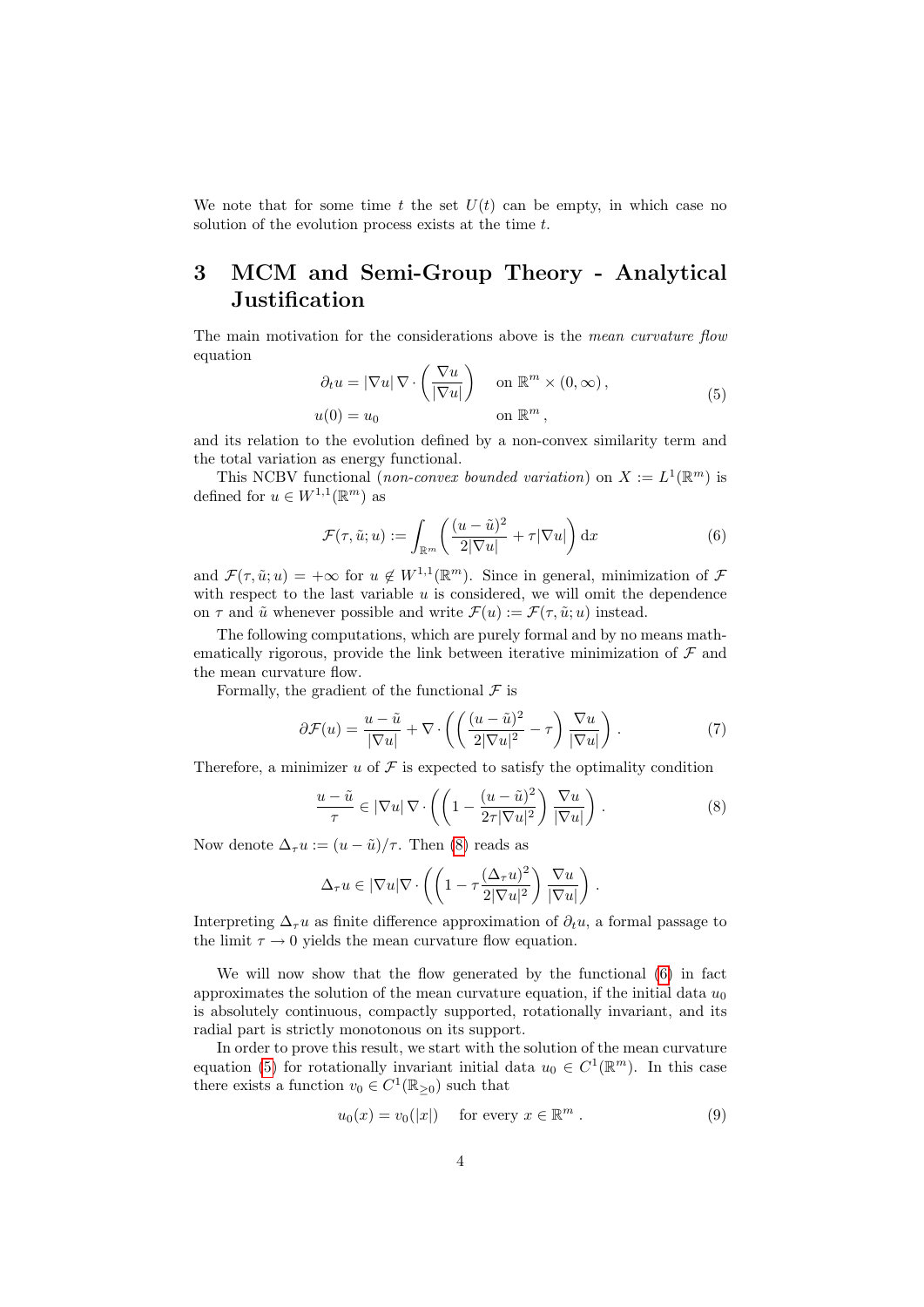In this setting, the solution  $u$  of the mean curvature equation is rotationally invariant. Therefore, there also exists a function  $v: \mathbb{R}_{\geq 0} \times \mathbb{R}_{\geq 0} \to \mathbb{R}$  such that

<span id="page-6-1"></span>
$$
u(x,t) = v(|x|,t), \quad (x,t) \in \mathbb{R}^m \times \mathbb{R}_{\geq 0} . \tag{10}
$$

Thus, the mean curvature equation reduces to the linear partial differential equation

<span id="page-6-4"></span>
$$
\partial_t v(r,t) = \frac{m-1}{r} \partial_r v(r,t) \,, \quad v(r,0) = v_0(r) \,.
$$
 (11)

Since the solution of this initial value problem is constant along the characteristic curves  $t \mapsto (r(t), t)$  defined by  $\partial_t r = -(m - 1)/r$ , we obtain the solution

$$
v(r,t) = v_0(\sqrt{r^2 + 2(m-1)t}), \quad (r,t) \in \mathbb{R}_{\geq 0} \times \mathbb{R}_{\geq 0}.
$$

We now calculate a solution of the flow generated by the NCBV functional. First, we will determine the relaxation  $\mathcal{F}_{\mathcal{R}}$  of the functional  $\mathcal{F}$  in  $BV(\mathbb{R}^m)$ , the space of functions  $u \in L^1(\mathbb{R}^m)$  of bounded variation.

Recall to that end that the distributional gradient  $Du$  of a function  $u \in$  $BV(\mathbb{R}^m)$  can be decomposed into

$$
Du = \nabla u \mathcal{L}^m + D^s u,
$$

where  $D^s u$  denotes the singular part of the signed measure  $Du$ . For further details see e.g. [\[1,](#page-23-3) [8\]](#page-24-8).

In the following, we denote by  $L^{\infty}_c(\mathbb{R}^m)$  the space of essentially bounded functions  $\tilde{u} \in L^{\infty}(\mathbb{R}^m)$  with compact support, and by  $BV_c(\mathbb{R}^m)$  the space of all compactly supported functions  $\tilde{u} \in BV(\mathbb{R}^m)$ .

<span id="page-6-0"></span>**Theorem 4.** Let  $\tilde{u} \in L^{\infty}_c(\mathbb{R}^m)$  and  $\tau > 0$ . Then the relaxation  $\mathcal{F}_{\mathcal{R}}$  of  $\mathcal{F}$  with respect to the  $L^1$ -norm on  $BV(\mathbb{R}^m)$  coincides with its convexification  $\mathcal{F}_c$  defined by

<span id="page-6-2"></span>
$$
\mathcal{F}_c(u) := \begin{cases} \int_{\mathbb{R}^m} f\big(|u - \tilde{u}|, |\nabla u|; \tau\big) \mathrm{d}x + \tau |D^s u|(\mathbb{R}^m), & \text{if } u \in BV(\mathbb{R}^m), \\ +\infty, & \text{if } u \notin BV(\mathbb{R}^m), \end{cases} \tag{12}
$$

<span id="page-6-3"></span>with

$$
f(\xi, \eta; \tau) = \begin{cases} \frac{\xi^2}{2\eta} + \tau \eta, & \text{if } \sqrt{2\tau} \eta > \xi, \\ \sqrt{2\tau} \xi, & \text{if } \sqrt{2\tau} \eta \le \xi. \end{cases}
$$
(13)

Moreover, the functional  $\mathcal F$  has a generalized minimizer  $u_\tau \in BV(\mathbb R^m) \cap L^\infty(\mathbb R^m)$ and

ess inf 
$$
\tilde{u} \leq u_{\tau} \leq \operatorname{ess} \operatorname{sup} \tilde{u}
$$
.

In addition, supp $(u_\tau)$  is contained in the closed convex hull of supp $(\tilde{u})$  and  $|Du_\tau|(\mathbb{R}^m) \leq |D\tilde{u}|(\mathbb{R}^m).$ 

Proof. See Section [4.](#page-8-0) □

**Corollary 5.** Let  $u_0 \in BV(\mathbb{R}^m) \cap L_c^{\infty}(\mathbb{R}^m)$  and  $\tau > 0$ . The the flow generated by the NCBV-functional [\(6\)](#page-5-2) is well–defined.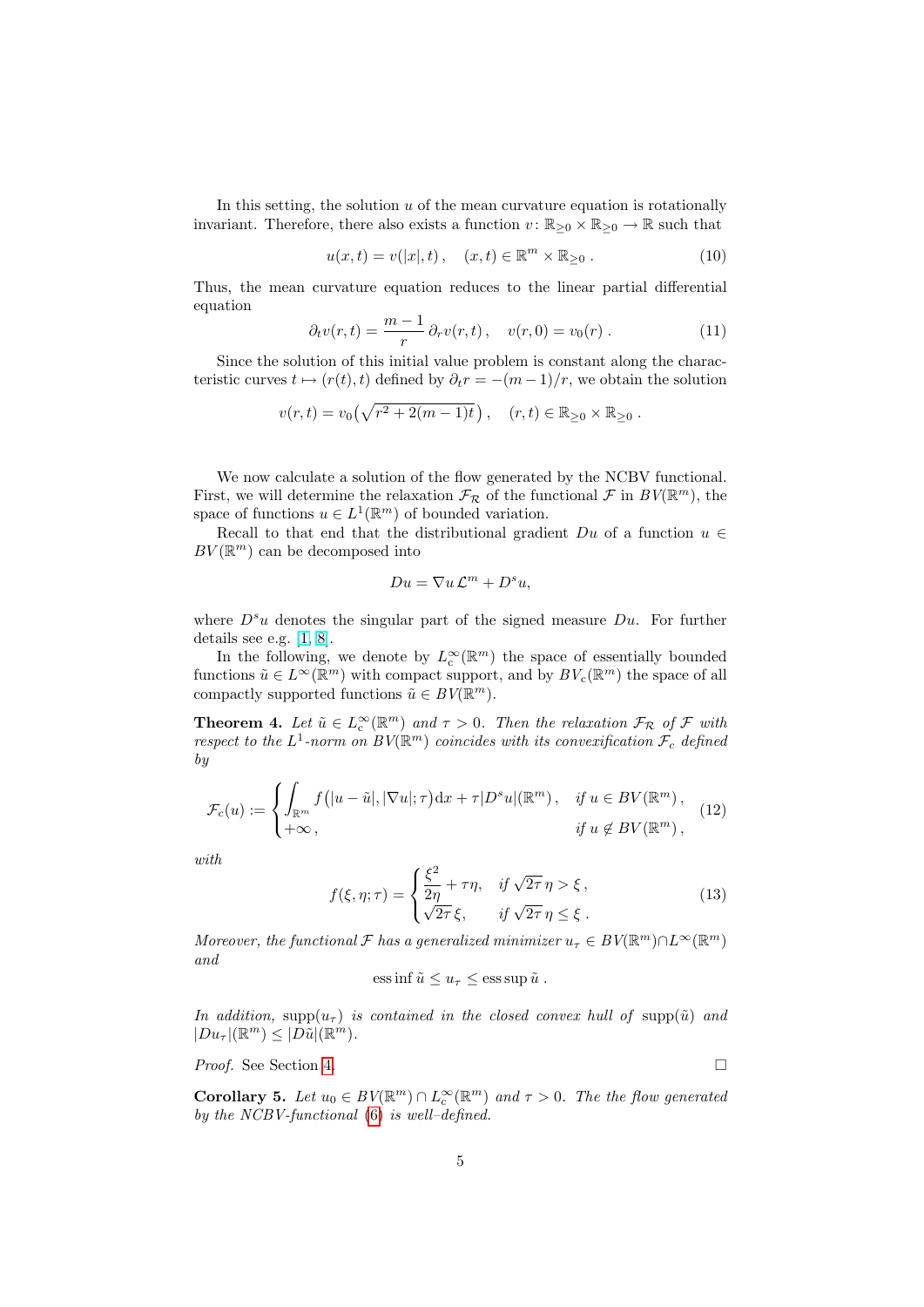*Proof.* Theorem [4](#page-6-0) shows that for every sequence  $(\tau_{\ell})$  of time steps the corresponding piecewise constant approximations  $\overline{u}_{\tau_{\ell}}$  form a bounded sequence in  $BV(\mathbb{R}^m)$  and therefore have a weakly<sup>\*</sup> convergent (with respect to the  $BV(\mathbb{R}^m)$ topology) subsequence. From the same theorem it also follows that  $\text{supp}(\overline{u}_{\tau_\ell})$  is contained in the closed convex hull of  $\Omega := \text{supp}(u_0)$ . Using that the embedding from  $BV(\Omega)$  into  $L^1(\Omega)$  is compact (see [\[1,](#page-23-3) Cor. 3.49]) it follows that  $\overline{u}_{\tau_{\ell}}$  are convergent with respect to  $L^1(\mathbb{R})$  $\Box$ 

The next step is to restrict the problem of minimizing the functional  $\mathcal{F}_{\mathcal{R}}$ over all functions  $u \in BV_c(\mathbb{R}^m)$  to a minimization problem over the rotationally invariant functions only. Before we can do this, we need to show that the minimization of the relaxed function  $\mathcal{F}_{\mathcal{R}}$  preserves the rotational invariance of the initial data  $u_0$ .

<span id="page-7-0"></span>**Proposition 6.** Let  $\tau \in \mathbb{R}_{>0}$  and  $\tilde{u} \in L_{\mathcal{C}}^{\infty}(\mathbb{R}^m)$  an  $\mathrm{SO}(m)$ -invariant function. Then the functional  $\mathcal{F}_{\mathcal{R}}(\tau, \tilde{u}; \cdot)$  has an  $\mathrm{SO}(m)$ -invariant minimizer  $u_{\tau}$ .

If, in addition, every SO(m)-invariant minimizer  $u_{\tau}$  of  $\mathcal{F}_{\mathcal{R}}(\tau, \tilde{u}; \cdot)$  satisfies the condition

<span id="page-7-2"></span>
$$
\mathcal{L}^m\big(\lbrace x \in \text{supp}(u_\tau) : \sqrt{2\tau} |\nabla u_\tau(x)| \le |u_\tau(x) - \tilde{u}(x)| \rbrace \big) = 0, \tag{14}
$$

then all the minimizers of  $\mathcal{F}_{\mathcal{R}}(\tau, \tilde{u}; \cdot)$  are SO(m)-invariant.

*Proof.* See Section [5.](#page-11-0) □

Proposition [6](#page-7-0) shows that for a given rotationally invariant function  $\tilde{u}: \mathbb{R}^m \to$ R there exists a rotationally invariant minimizer of the relaxed NCBV functional  $\mathcal{F}_{\mathcal{R}}(\tau, \tilde{u}; \cdot)$ . In analogy to [\(9\)](#page-5-4) and [\(10\)](#page-6-1) we define the radial components of the rotationally invariant functions u and  $\tilde{u}$  by  $v(|x|) = u(x)$  and  $\tilde{v}(|x|) = \tilde{u}(x)$ . The relaxed NCBV functional then simplifies to

$$
\mathcal{F}_{\mathcal{R}}(\tau, \tilde{u}; u) = m \omega_m \mathcal{G}(\tau, \tilde{v}; v) ,
$$

where  $\mathcal{G}(\tau, \tilde{v}; \cdot)$ :  $\widehat{BV}_c \to [0, +\infty]$  is defined as

$$
\mathcal{G}(\tau,\tilde{v};v) := \int_0^\infty f\big(|v(r)-\tilde{v}(r)|,|\partial_r v_\tau(r)|;\tau\big)r^{m-1}\mathrm{d}r + \tau\int_0^\infty r^{m-1}\mathrm{d}|D^{\mathrm{s}}v|(r)\,,
$$

and  $\omega_m = \mathcal{L}^m(B_1)$  denotes the volume of the m-dimensional unit ball. Here  $\widehat{BV}_c$  denotes the set of all functions  $v : \mathbb{R}_{\geq 0} \to \mathbb{R}$  which are the radial part of an SO(*m*)-invariant function  $u \in BV_c(\mathbb{R}^m)$ , i.e.,

$$
\widehat{BV}_c = \{v \colon \mathbb{R}_{\geq 0} \to \mathbb{R} : \text{there exists } u \in BV_c(\mathbb{R}^m) \text{ s.t. } u(x) = v(|x|), \ x \in \mathbb{R}^m \}.
$$

The following theorem states that the iterative minimization procedure in-troduced in Definition [3](#page-4-0) for the functional  $\mathcal G$  and with a strictly monotonous initial function  $v_0 \in L^{\infty}_c(\mathbb{R}_{\geq 0})$  converges to the solution of the mean curvature flow equation.

<span id="page-7-1"></span>**Theorem 7.** Let  $v_0: \mathbb{R}_{\geq 0} \to \mathbb{R}$  be an absolutely continuous function with  $\text{supp}(v_0) = [0, R]$  for some  $R > 0$ , which is strictly monotonous on  $[0, R]$ . For  $k \in \mathbb{N}$  let  $v_{\tau}^{(0)} := v_0$  and

$$
v_{\tau}^{(k)} \in \arg\min \{ \mathcal{G}(\tau, v_{\tau}^{(k-1)}; v) : v \in \widehat{BV}_c \} .
$$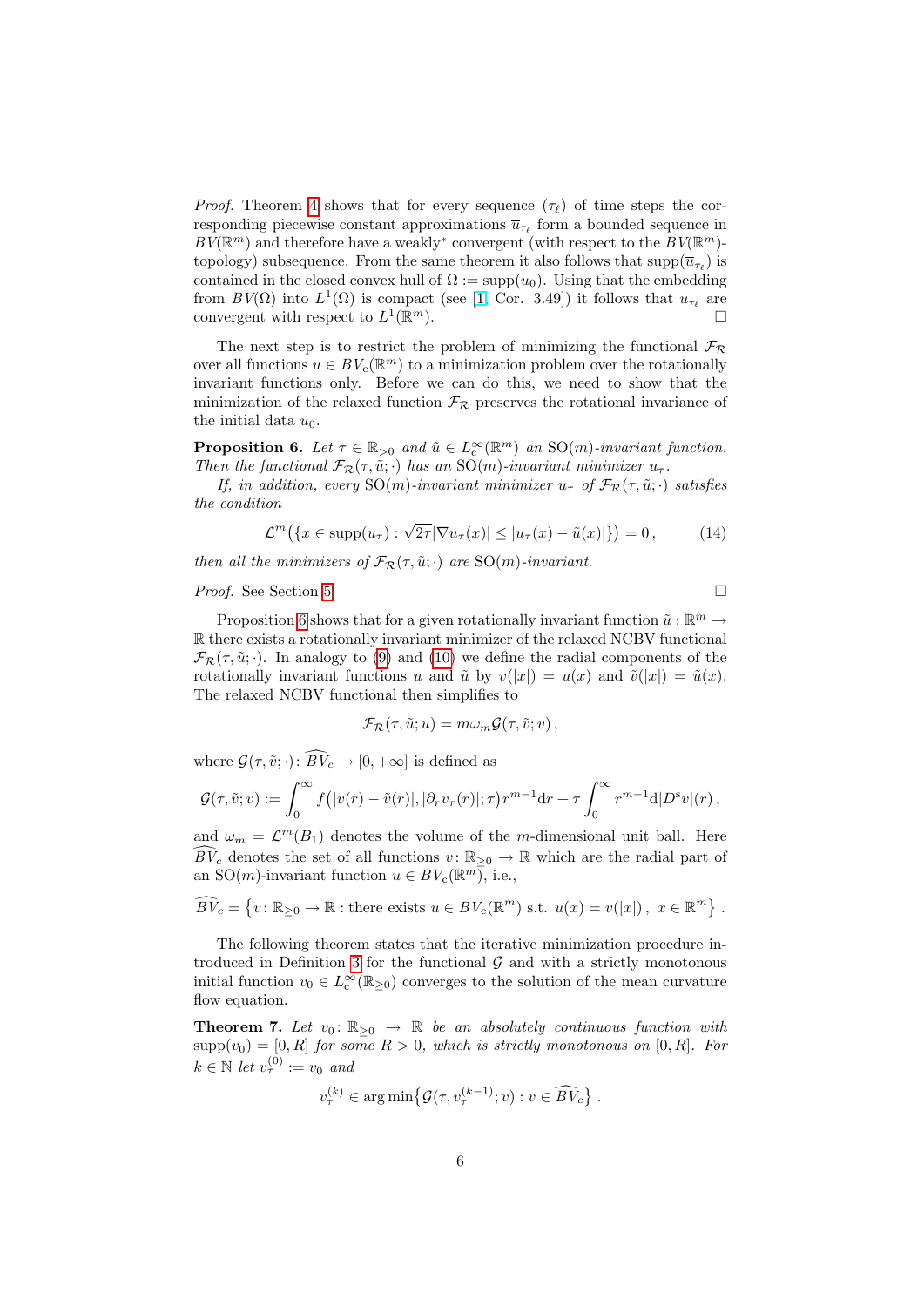<span id="page-8-1"></span>
$$
\lim_{n \to \infty} v_{t/n}^{(n)}(r) = v_0(\sqrt{r^2 + 2(m-1)t})
$$

locally uniformly for  $(r, t) \in \mathbb{R}_{>0} \times \mathbb{R}_{>0}$ .

Moreover, we have for all  $k \in \mathbb{N}$  and  $\tau \in \mathbb{R}_{>0}$  the inequality

$$
|v_{\tau}^{(k)}(r) - v_{\tau}^{(k-1)}(r)| < \sqrt{2\tau} \left|\partial_r v_{\tau}^{(k)}(r)\right| \text{ for almost every } r \in (0, R). \tag{15}
$$

Proof. See Section [8.](#page-21-0) □

In particular, the property [\(15\)](#page-8-1) of Theorem [7](#page-7-1) shows that every rotationally invariant minimizer of  $\mathcal{F}_{\mathcal{R}}$  fulfills the condition [\(14\)](#page-7-2) of Proposition [6.](#page-7-0) Therefore, all minimizers of  $\mathcal{F}_{\mathcal{R}}$  are rotationally invariant and Theorem [7](#page-7-1) completely describes the flow generated by the NCBV functional  $\mathcal{F}$ .

Corollary 8. The mean curvature flow is equivalent to the flow generated by the NCBV functional in case the initial data is rotationally invariant, absolutely continuous, and its radial component is strictly monotonous on its support.

#### <span id="page-8-0"></span>4 Proof of Theorem [4](#page-6-0)

In this section we prove Theorem [4,](#page-6-0) which states that the relaxation of the NCBV functional coincides with its convexification and that minimization of  $\mathcal{F}_{\mathcal{R}}$  does neither increase the norm nor the support of the input data  $u_0$ . This generalizes the results of [\[12,](#page-24-7) [13\]](#page-24-9), where the relaxation has been computed on  $BV(\Omega)$  for open and bounded subsets  $\Omega$  of  $\mathbb{R}^m$  with Lipschitz boundary.

Proof (of Thm. [4\)](#page-6-0). For proving that the relaxed and convexified functional coincide, i.e., that the equality  $\mathcal{F}_{\mathcal{R}} = \mathcal{F}_c$  holds, we have to show that  $\mathcal{F}_c$  is lower semi-continuous and that for every  $u \in BV(\mathbb{R}^m)$  and  $\varepsilon > 0$  there exists a function  $u_{\varepsilon}$  with  $||u_{\varepsilon} - u||_2 < \varepsilon$  and  $\mathcal{F}(u_{\varepsilon}) \leq \mathcal{F}_c(u) + \varepsilon$ . To that end it is convenient to define for every open and bounded set  $\Omega \subset \mathbb{R}^m$  and  $u \in L^1(\mathbb{R}^m)$  the localized functionals

$$
\mathcal{F}(u; \Omega) := \int_{\Omega} \frac{(u - \tilde{u})^2}{2|\nabla u|} + \tau |\nabla u| \,dx,
$$
  

$$
\mathcal{F}_c(u; \Omega) := \int_{\Omega} f(|u - \tilde{u}|, |\nabla u|; \tau) \,dx + \tau |D^s u|(\Omega) .
$$

Here  $|D^s u|(\Omega)$  denotes the singular part of the Radon measure  $|Du|$  on  $\Omega$ .

Using [\[13,](#page-24-9) Thm. 2], we obtain that  $\mathcal{F}_c(\cdot, \Omega)$  is sequentially lower semicontinuous whenever  $\Omega \subset \mathbb{R}^m$  is open and bounded with Lipschitz boundary. Since  $\mathcal{F}_c(\cdot) = \mathcal{F}_c(\cdot, \mathbb{R}^m)$  is the supremum of all these functionals, it follows that also  $\mathcal{F}_c$  is sequentially lower semi-continuous.

Let  $r > 1$  such that supp $(\tilde{u}) \subset B_r$ . Assume that  $u \in BV(\mathbb{R}^m)$  and that  $\text{supp}(u) \subset B_r$ . Using [\[13,](#page-24-9) Thm. 2], it follows that for every  $\varepsilon > 0$  there exists a function  $v_{\varepsilon} \in W^{1,1}(B_{r+1})$  such that

<span id="page-8-2"></span>
$$
||v_{\varepsilon} - u||_{L^{1}(B_{r+1})} \leq \varepsilon \text{ and } \mathcal{F}(v_{\varepsilon}, B_{r+1}) \leq \mathcal{F}_{c}(u, B_{r+1}) + \varepsilon.
$$
 (16)

A closer inspection of the proof of [\[13,](#page-24-9) Thm. 2] reveals that  $v_{\varepsilon}$  can be chosen to be an element of  $W^{1,\infty}(B_{r+1})$ .

Then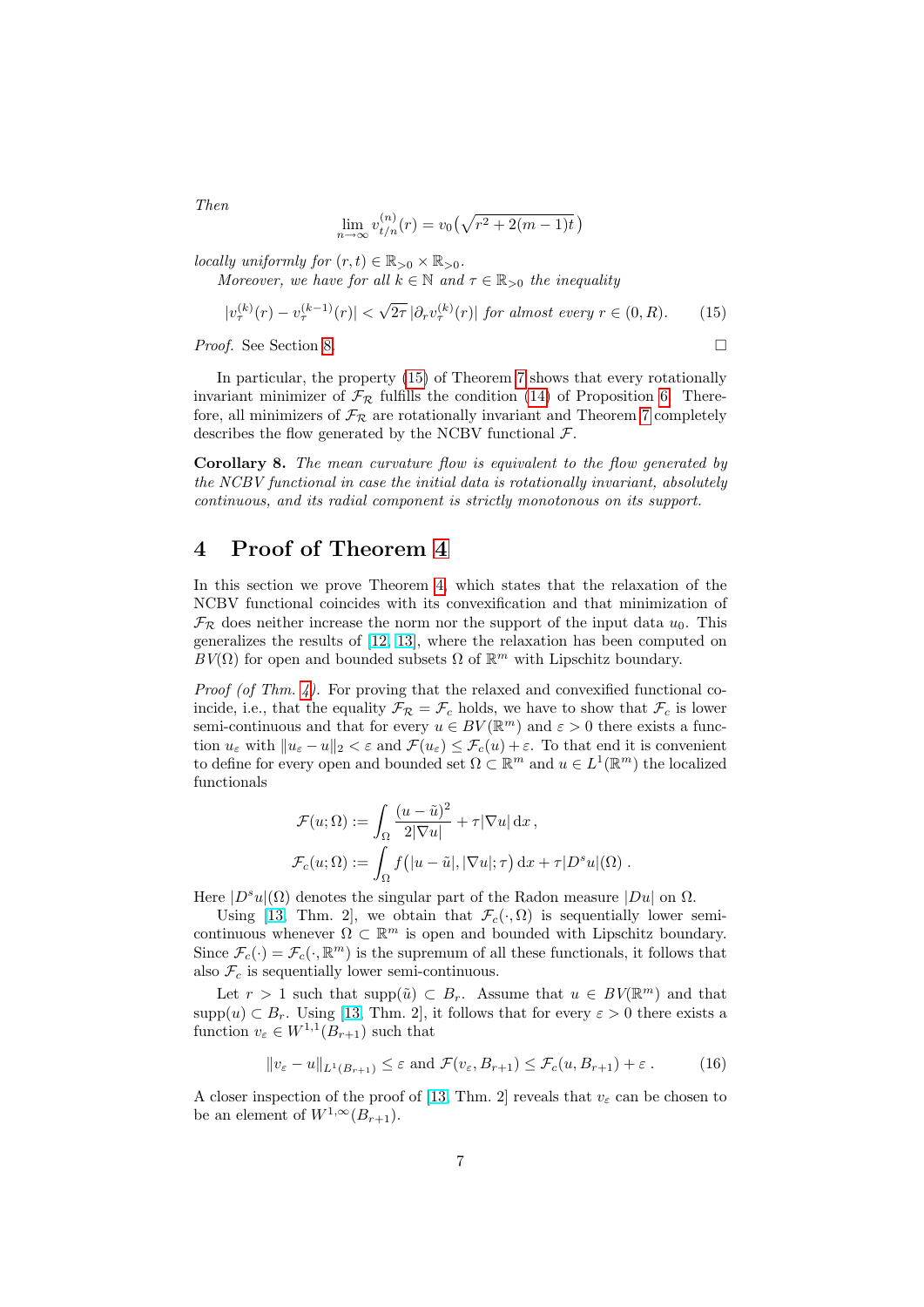<span id="page-9-0"></span>Let R be a minimizer of the function  $s \mapsto \int_{\partial B_s} |v_\varepsilon| d\mathcal{H}^{m-1}$  in  $[r, r+1]$  and let  $C > \max\{\|v\|$ 

$$
C > \max\{\|v_{\varepsilon}\|_{\infty}, \|\nabla v_{\varepsilon}\|_{\infty}\}.
$$
 (17)

<span id="page-9-2"></span>Define

$$
\hat{u}_{\varepsilon}(x) := \begin{cases} v_{\varepsilon}(x) & \text{if } |x| \le R, \\ v_{\varepsilon}\left(\frac{Rx}{|x|}\right) - C\left(|x| - R\right) \text{sgn}\left(v_{\varepsilon}\left(\frac{Rx}{|x|}\right)\right) & \text{if } \left|v_{\varepsilon}\left(\frac{Rx}{|x|}\right)\right| \ge C(|x| - R) \\ 0 & \text{and } |x| \ge R, \\ 0 & \text{else,} \end{cases}
$$
\n
$$
(18)
$$

and  $\Omega_{\varepsilon} := B_R \cup \text{supp}(\hat{u}_{\varepsilon})$ . Then

<span id="page-9-1"></span>
$$
C \le |\nabla \hat{u}_{\varepsilon}| \le 2C \text{ on } \Omega_{\varepsilon} \setminus B_R. \tag{19}
$$

Using the inequality  $(R+r)^m \leq 2^m R^{m-1}r + R^m$  for  $r \in [0, R]$  and [\(17\)](#page-9-0), we obtain

$$
\mathcal{L}^{m}(\Omega_{\varepsilon} \setminus B_{R}) = \int_{S^{m-1}} \int_{R}^{R+|v_{\varepsilon}(Rx)|/C} t^{m-1} dt d\mathcal{H}^{m-1}(x)
$$
  
\n
$$
= \frac{1}{m} \int_{S^{m-1}} \left( \left( R + \frac{|v_{\varepsilon}(Rx)|}{C} \right)^{m} - R^{m} \right) d\mathcal{H}^{m-1}(x)
$$
  
\n
$$
\leq \frac{2^{m}}{Cm} \int_{S^{m-1}} |v_{\varepsilon}(Rx)| R^{m-1} d\mathcal{H}^{m-1}(x)
$$
  
\n
$$
\leq \frac{2^{m}}{Cm} \int_{\partial B_{R}} |v_{\varepsilon}(x)| d\mathcal{H}^{m-1}(x) .
$$

As a consequence, the minimality of  $\int_{\partial B_R} |v_{\varepsilon}| d\mathcal{H}^{m-1}$  implies that

$$
\mathcal{L}^m(\Omega_{\varepsilon} \setminus B_R) \leq \frac{2^m}{Cm} \int_{\partial B_R} |v_{\varepsilon}(x)| d\mathcal{H}^{m-1}(x)
$$
  
\n
$$
\leq \frac{2^m}{Cm} \int_r^{r+1} \int_{\partial B_t} |v_{\varepsilon}(x)| d\mathcal{H}^{m-1}(x) dt
$$
  
\n
$$
= \frac{2^m}{Cm} ||v_{\varepsilon}||_{L^1(B_{r+1} \setminus B_r)}
$$
  
\n
$$
\leq \frac{2^m \varepsilon}{Cm} .
$$

Using [\(17\)](#page-9-0) and [\(19\)](#page-9-1) and that  $\text{supp}(\tilde{u}) \subset B_r \subset B_R$ , we obtain that

$$
\mathcal{F}(\hat{u}_{\varepsilon}; \Omega_{\varepsilon} \setminus B_R) = \int_{\Omega_{\varepsilon} \setminus B_R} \frac{\hat{u}_{\varepsilon}^2}{2|\nabla \hat{u}_{\varepsilon}|} + \tau |\nabla \hat{u}_{\varepsilon}| dx
$$
  
\n
$$
\leq (2\tau C + C/2) \mathcal{L}^m (\Omega_{\varepsilon} \setminus B_R)
$$
  
\n
$$
\leq \varepsilon (2\tau + 1/2) \frac{2^m}{m} .
$$

Since  $\hat{u}_\varepsilon$  is absolutely continuous, it follows with [\(16\)](#page-8-2) that

$$
\mathcal{F}(\hat{u}_{\varepsilon}; \Omega_{\varepsilon}) \leq \mathcal{F}(\hat{u}_{\varepsilon}; B_R) + \mathcal{F}(\hat{u}_{\varepsilon}; \Omega \setminus B_R)
$$
  

$$
\leq \mathcal{F}(v_{\varepsilon}; B_R) + K\varepsilon \leq \mathcal{F}_c(u; \Omega_{\varepsilon}) + (K + 1)\varepsilon,
$$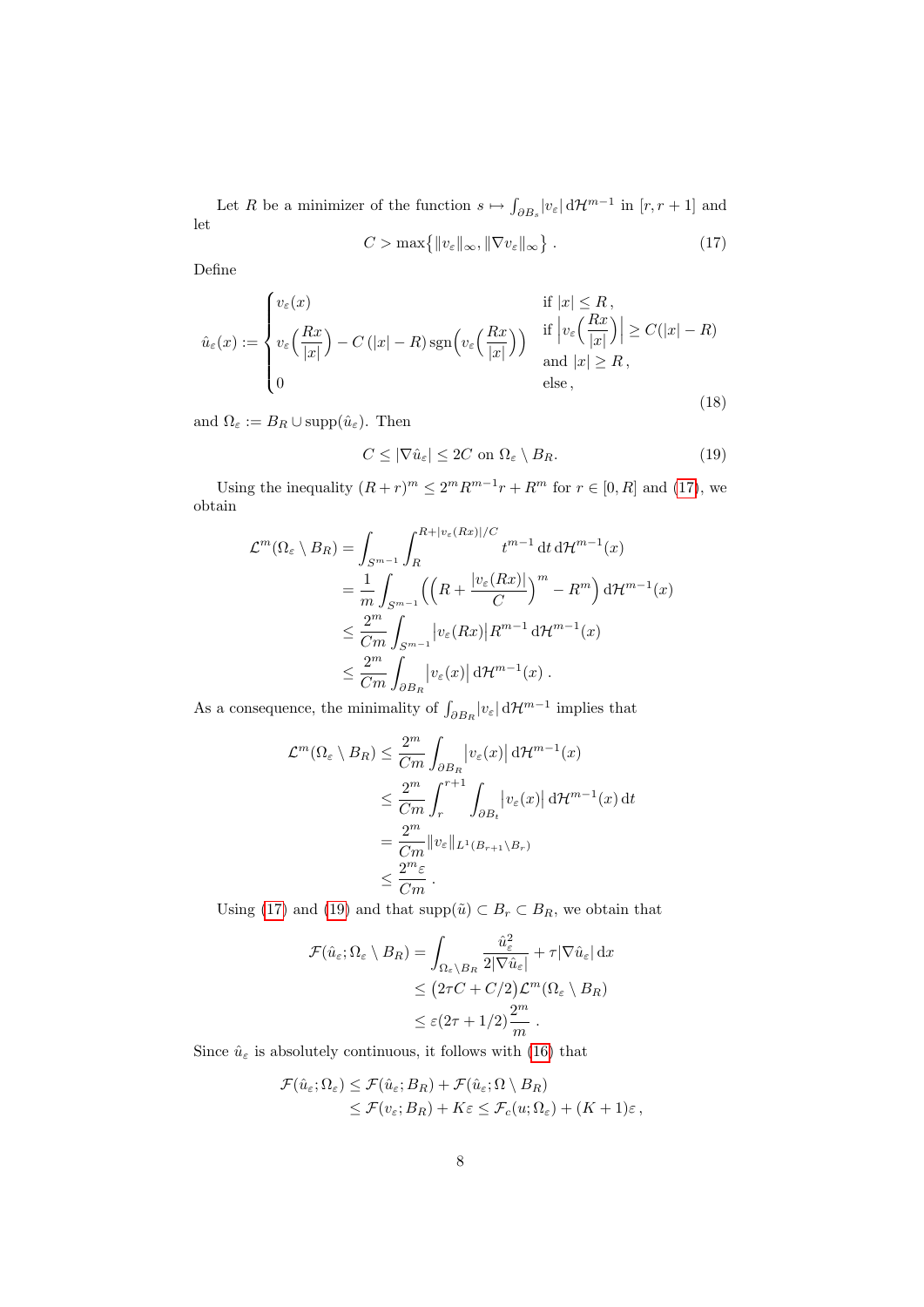where  $K := (2\tau + 1/2) \frac{2^m}{m}$ .

Taking into account the definition [\(18\)](#page-9-2) of  $\hat{u}_{\varepsilon}$ , we obtain that

$$
\|\hat{u}_{\varepsilon} - u\|_{L^{1}(\Omega_{\varepsilon})} = \|v_{\varepsilon} - u\|_{L^{1}(B_{R})} + \|\hat{u}_{\varepsilon}\|_{L^{1}(B_{r+1} \setminus B_{R})}
$$
  

$$
\leq \varepsilon + \int_{R}^{r+1} \int_{\partial B_{t}} |\hat{u}_{\varepsilon}| dt d\mathcal{H}^{m-1}
$$
  

$$
\leq \varepsilon + \int_{r}^{r+1} \int_{\partial B_{t}} |v_{\varepsilon}| dt d\mathcal{H}^{m-1}
$$
  

$$
= \varepsilon + \|v_{\varepsilon}\|_{L^{1}(B_{r+1} \setminus B_{r})} \leq 2\varepsilon.
$$

Now let  $U_k \subset \mathbb{R}^m \setminus \Omega_{\varepsilon}, k \in \mathbb{N}$ , be disjoint, open, bounded, and Lipschitz bounded sets such that  $\mathcal{L}^m(\mathbb{R}^m \setminus (\Omega_\varepsilon \cup \bigcup_k U_k)) = 0$ . Since  $\text{supp}(u)$  and  $\text{supp}(\tilde{u})$ are contained in  $B_r$ , which is a subset of  $\Omega_{\varepsilon}$ , it follows that  $\mathcal{F}_c(u;U_k) = 0$ .

Therefore there exists for every  $k \in \mathbb{N}$  a function  $\hat{u}_k \in W^{1,\infty}(\mathbb{R}^m)$  with  $\text{supp}(u_k) \subset \overline{U}_k$  such that  $\|\hat{u}_k\|_{L^1(U_k)} < \varepsilon/2^k$  and  $\mathcal{F}(\hat{u}_k; U_k) < \varepsilon/2^k$ . Setting

$$
u_{\varepsilon}(x) := \begin{cases} \hat{u}_{\varepsilon}(x) & \text{if } x \in \Omega_{\varepsilon} \,, \\ \hat{u}_{k}(x) & \text{if } x \in U_{k}, \ k \in \mathbb{N} \,, \end{cases}
$$

it follows that  $||u_{\varepsilon} - u||_{L^1(\mathbb{R}^m)} < 3\varepsilon$  and  $\mathcal{F}(u_{\varepsilon}) \leq \mathcal{F}_c(u) + (K+2)\varepsilon$ . Since  $\varepsilon > 0$ was arbitrary and K independent of  $\varepsilon$ , this shows that  $\mathcal{F}_c(u) \geq \mathcal{F}_{\mathcal{R}}(u)$  whenever  $u \in L^1(\mathbb{R}^m)$  is compactly supported.

Now let  $u \in L^1(\mathbb{R}^m)$  be arbitrary. Then  $\mathcal{F}_c(u) = \lim_{k \to \infty} \mathcal{F}_c(u \chi_{B_k}),$  where  $\chi_{B_k}$  denotes the characteristic function of  $B_k$ . Consequently,

$$
\mathcal{F}_{\mathcal{R}}(u) \leq \liminf_{k \to \infty} \mathcal{F}_{\mathcal{R}}(u \chi_{B_k}) \leq \liminf_{k \to \infty} \mathcal{F}_c(u \chi_{B_k}) = \mathcal{F}_c(u),
$$

which shows that  $\mathcal{F}_{\mathcal{R}}(u) = \mathcal{F}_c(u)$  for every  $u \in L^1(\mathbb{R}^m)$ .

Now let  $u \in BV(\mathbb{R}^m)$ . Denote by B the closed convex hull of supp $(\tilde{u})$  and define  $u_B := u \chi_B$ . Then

$$
|Du|\big((\mathbb{R}^m\setminus B)\cup\partial B\big)\geq \int_{\partial B}|u|\,d\mathcal{H}^{m-1}=|Du_B|\big((\mathbb{R}^m\setminus B)\cup\partial B\big)\,.
$$

As a consequence,  $\mathcal{F}_c(u_B) \leq \mathcal{F}_c(u)$  with equality holding if and only if  $u_B =$ u. Similarly, defining  $\hat{u}(x) := \max\{\min\{u(x), \sup \tilde{u}\}, \inf \tilde{u}\}\)$ , one can show that  $\mathcal{F}_c(\hat{u}) \leq \mathcal{F}_c(u)$ , and again, equality holds if and only if  $\hat{u} = u$  (cf. [\[12,](#page-24-7) Lemma 4.12]). This shows that minimizing  $\mathcal{F}_c$  on  $L^1(\mathbb{R}^m)$  is equivalent to minimizing  $\mathcal{F}_c$  on the compact set

$$
S := \left\{ u \in L^1(\mathbb{R}^m) : \inf \tilde{u} \le u \le \sup \tilde{u}, \sup p(u) \subset B \right\}.
$$

Since  $\mathcal{F}_c$  is lower semi-continuous, the existence of a minimizer  $u_{\tau}$ , which is contained in S, follows.

From [\(12\)](#page-6-2) and [\(13\)](#page-6-3) it follows that

$$
\tau |Du_{\tau}|(\mathbb{R}^m) \leq \mathcal{F}_c(u_{\tau}) \leq \mathcal{F}_c(\tilde{u}) = \tau |D\tilde{u}|(\mathbb{R}^m) . \qquad \Box
$$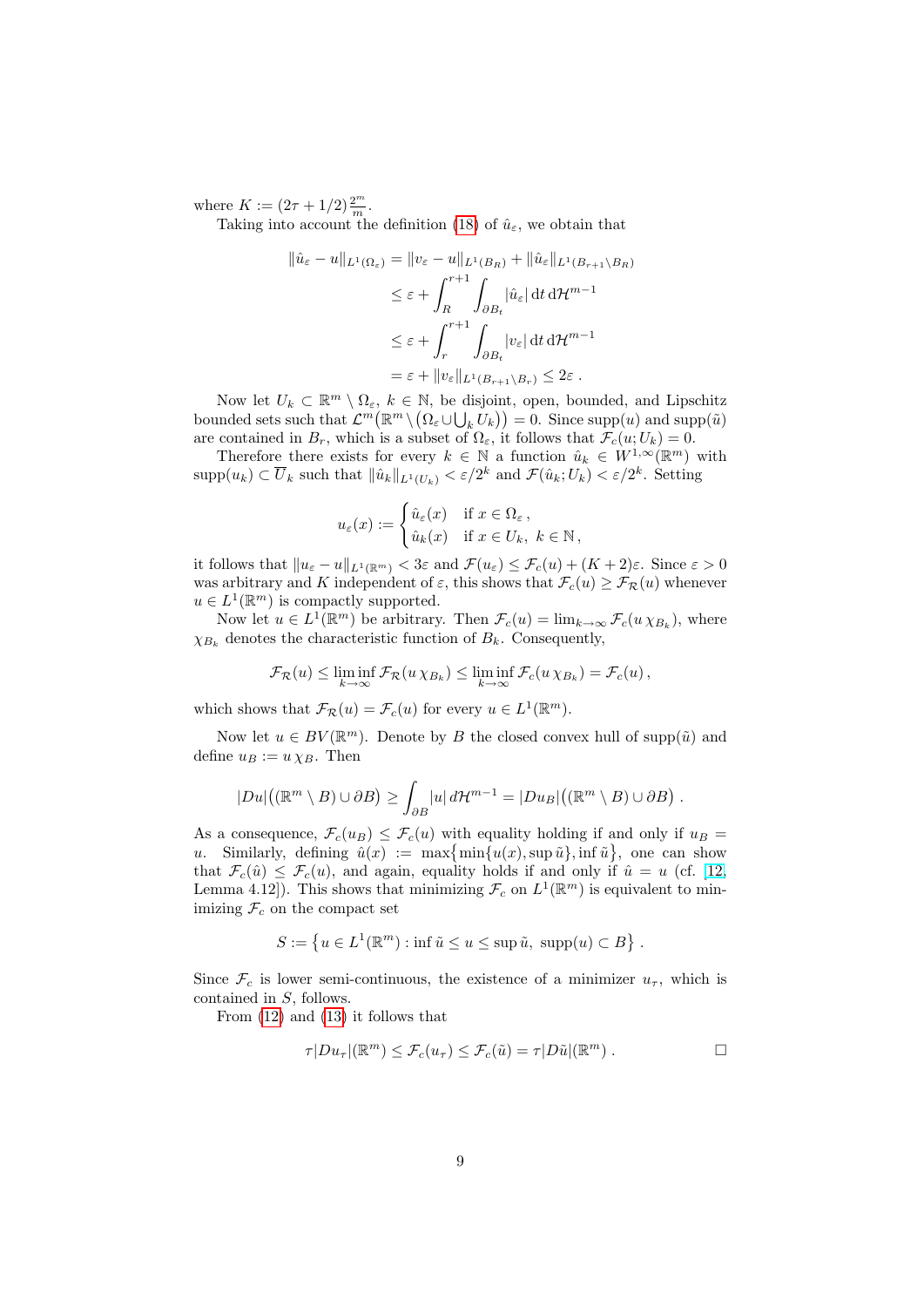#### <span id="page-11-0"></span>5 Proof of Proposition [6](#page-7-0)

Proposition [6](#page-7-0) states that, given an  $SO(m)$ -invariant function  $\tilde{u}$ , the functional  $\mathcal{F}_{\mathcal{R}}(\tau, \tilde{u}; \cdot)$  has an SO(m)-invariant minimizer. In addition, it provides a criterion to determine whether every minimizer is  $SO(m)$ -invariant.

*Proof (of Proposition [6\)](#page-7-0).* Theorem [4](#page-6-0) implies the existence of a minimizer  $u<sub>\tau</sub> \in$  $BV_c(\mathbb{R}^m)$  of  $\mathcal{F}_{\mathcal{R}}(\tau,\tilde{u};\cdot)$ . We then define the SO(*m*)-invariant function  $\bar{u}_{\tau} \in$  $BV_{\mathbf{c}}(\mathbb{R}^m)$  by

$$
\bar{u}_{\tau}(x) = \int_{\mathcal{O}(m)} u_{\tau}(Rx) d\mu(R),
$$

where  $\mu$  denotes the Haar-measure on the orthogonal group  $O(m)$  of all real, orthogonal  $m \times m$ -matrices, normalized to fulfill  $\mu(O(m)) = 1$ .

For the distributional gradient  $D\bar{u}_{\tau}$  of  $\bar{u}_{\tau}$ , we find with  $\psi_R(y) := R\phi(R^{-1}y)$ 

$$
\int_{\mathbb{R}^m} \phi(x) \cdot dD\bar{u}_{\tau}(x) = -\int_{\mathbb{R}^m} \bar{u}_{\tau}(x) \nabla \cdot \phi(x) dx
$$
\n
$$
= -\int_{\mathcal{O}(m)} \int_{\mathbb{R}^m} u_{\tau}(Rx) \nabla \cdot \phi(x) dx d\mu(R)
$$
\n
$$
= -\int_{\mathcal{O}(m)} \int_{\mathbb{R}^m} u_{\tau}(y) \nabla \cdot \psi_R(y) dy d\mu(R)
$$

for every function  $\phi \in C_c^{\infty}(\mathbb{R}^m;\mathbb{R}^m)$ . Therefore, using the definition of the distributional gradient of  $u_{\tau}$ , we get

$$
\int_{\mathbb{R}^m} \phi(x) \cdot dD\bar{u}_{\tau}(x) = \int_{\mathcal{O}(m)} \int_{\mathbb{R}^m} R\phi(R^{-1}y) \cdot dD u_{\tau}(y) d\mu(R) \qquad (20)
$$

$$
= \int_{\mathcal{O}(m)} \int_{\mathbb{R}^m} \phi(x) \cdot R^{-1} dD u_{\tau}(Rx) d\mu(R).
$$

<span id="page-11-1"></span>For the measure  $|D\bar{u}_{\tau}|$ , we thus have for all measurable sets  $A \subset \mathbb{R}^m$  the inequality

<span id="page-11-3"></span>
$$
|D\bar{u}_{\tau}|(A) \le \int_{\mathcal{O}(m)} |Du_{\tau}|(RA) d\mu(R). \tag{21}
$$

We next define the function

$$
F: BV(\mathbb{R}^m; [0, \infty)) \times \mathcal{M}(\mathbb{R}^m) \times \mathbb{R}_{>0} \to \mathbb{R} \cup \{\infty\},
$$
  

$$
F(\xi, \sigma; \tau) := \int_{\mathbb{R}^m} f(\xi(x), \sigma^a(x); \tau) dx + \sigma^s(\mathbb{R}^m).
$$

Here,  $BV(\mathbb{R}^m; [0, \infty))$  is the set of all functions  $\xi : \mathbb{R}^m \to [0, \infty)$  with bounded variation and  $\mathcal{M}(\mathbb{R}^m)$  denotes the space of finite Radon measures on  $\mathbb{R}^m$ . Moreover,  $\sigma = \sigma^a \mathcal{L}^{(m)} + \sigma^s$  is the Lebesgue decomposition of the measure  $\sigma$  into its absolutely continuous and its singular part.

Defining the measure  $\nu_{\tau}(A) := \int_{\mathcal{O}(m)} |Du_{\tau}| (RA) d\mu(R)$ , we get with the inequality  $(21)$  and the fact that the function f is monotonically increasing in its second argument that

<span id="page-11-2"></span>
$$
F(\xi, |D\bar{u}_{\tau}|; \tau) \le F(\xi, \nu_{\tau}; \tau), \tag{22}
$$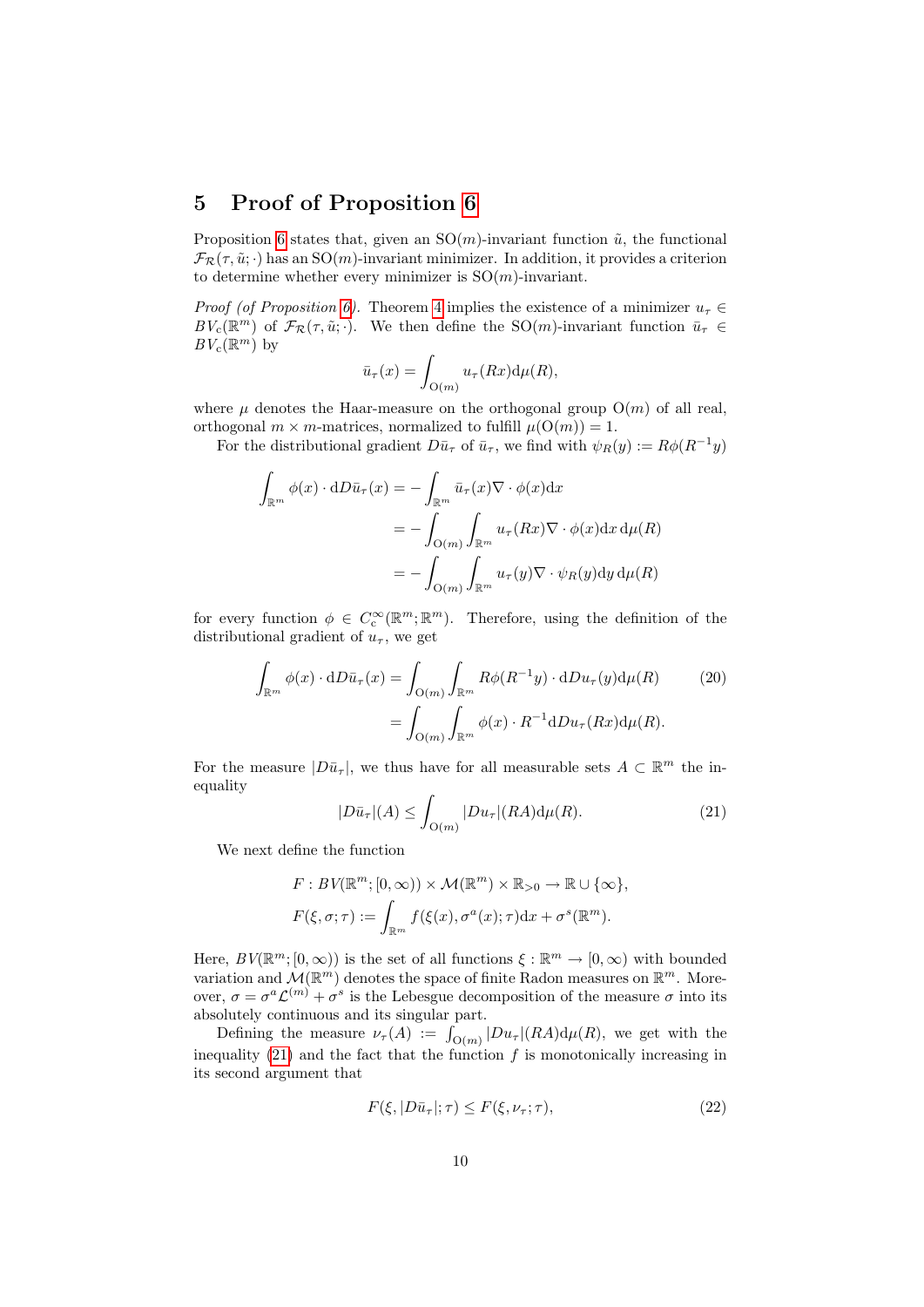where the inequality is strict if  $|D^s \bar{u}_\tau|(\mathbb{R}^m) < \nu_\tau^s(\mathbb{R}^m)$  or

$$
\mathcal{L}^{(m)}(\lbrace x \in \mathbb{R}^m : \sqrt{2\tau} |\nabla \bar{u}_\tau(x)| > \xi(x) \text{ and } |\nabla \bar{u}_\tau(x)| < \nu_\tau^a(x) \rbrace) \neq 0. \tag{23}
$$

With the estimate  $(22)$  and the monotonicity of f in its first argument, we thus find

<span id="page-12-1"></span><span id="page-12-0"></span>
$$
\mathcal{F}_{\mathcal{R}}(\tau, \tilde{u}; \bar{u}_{\tau}) = F(|\bar{u}_{\tau} - \tilde{u}|, |D\bar{u}_{\tau}|; \tau) \n\leq F(|\bar{u}_{\tau} - \tilde{u}|, \nu_{\tau}; \tau) \n\leq F\Big(\int_{O(m)} |u_{\tau} \circ R - \tilde{u} \circ R| d\mu(R), \nu_{\tau}; \tau\Big).
$$
\n(24)

Now, since the function  $f(\cdot, \cdot; \tau)$  is convex, we see that the functional  $F(\cdot, \cdot; \tau)$ is convex as well. We may therefore apply Jensen's inequality to get

$$
\mathcal{F}_{\mathcal{R}}(\tau, \tilde{u}; \bar{u}_{\tau}) \leq \int_{O(m)} F(|u_{\tau} \circ R - \tilde{u} \circ R|, |Du_{\tau}| \circ R; \tau) d\mu(R),
$$

and since  $F(\xi \circ R, \sigma \circ R; \tau) = F(\xi, \sigma; \tau)$  for every  $R \in O(m)$ , we finally have

$$
\mathcal{F}_{\mathcal{R}}(\tau, \tilde{u}; \bar{u}_{\tau}) \leq F(|u_{\tau} - \tilde{u}|, |Du_{\tau}|; \tau) = \mathcal{F}_{\mathcal{R}}(\tau, \tilde{u}; u_{\tau}).
$$

If we further know that

$$
\mathcal{L}^m(\lbrace x \in \mathbb{R}^m \mid \sqrt{2\tau}|\nabla \bar{u}_\tau(x)| \leq |\bar{u}_\tau(x) - \tilde{u}(x)| \rbrace) = 0,
$$

then, according to [\(23\)](#page-12-0), the inequality [\(24\)](#page-12-1) is strict if  $|D\bar{u}_{\tau}|(\mathbb{R}^m) < \nu_{\tau}(\mathbb{R}^m)$ . It therefore only remains to show that the equality  $|D\bar{u}_{\tau}|(\mathbb{R}^m) = |Du_{\tau}|(\mathbb{R}^m)$ implies that  $u_{\tau}$  is  $SO(m)$ -invariant.

So, let  $|D\bar{u}_{\tau}|(\mathbb{R}^m)| = |Du_{\tau}|(\mathbb{R}^m)$ . In a first step, we will show that the Radon–Nikodým derivative  $\frac{dDu_{\tau}}{d|Du_{\tau}|}(x)$  is orthogonal to the sphere. Introducing the function

$$
\bar{\phi}(x) = \int_{\mathcal{O}(m)} R\phi(R^{-1}x) d\mu(R),
$$

we see from equation [\(20\)](#page-11-3) that  $|D\bar{u}_{\tau}|(\mathbb{R}^m)$  can be written as

$$
|D\bar{u}_{\tau}|(\mathbb{R}^m) = \sup_{\bar{\phi} \in \mathcal{C}} \int_{\mathbb{R}^m} \bar{\phi}(x) \cdot dDu_{\tau}(x),
$$

where C denotes the set of all functions  $\bar{\phi} \in C_c^{\infty}(\mathbb{R}^m;\mathbb{R}^m)$  with  $\|\bar{\phi}\|_{\infty} \leq 1$  and  $\bar{\phi}(Rx) = R\bar{\phi}(x)$  for every  $x \in \mathbb{R}^m$  and every  $R \in O(m)$ .

The symmetry property  $\bar{\phi}(Rx) = R\bar{\phi}(x)$  implies that  $\bar{\phi}(x) = \epsilon(x)|\phi(x)|\frac{x}{|x|}$ ,  $\epsilon(x) \in \{-1, 1\}$ , and therefore

<span id="page-12-2"></span>
$$
|D\bar{u}_{\tau}|(\mathbb{R}^m) \leq \int_{\mathbb{R}^m} \left| \frac{x}{|x|} \cdot \frac{\mathrm{d}D u_{\tau}}{\mathrm{d}|D u_{\tau}|}(x) \right| \mathrm{d}|D u_{\tau}|(x).
$$

The condition  $|D\bar{u}_{\tau}|(\mathbb{R}^m)| = |Du_{\tau}|(\mathbb{R}^m)$  thus demands that

$$
\left|\frac{x}{|x|} \cdot \frac{\mathrm{d}Du_\tau}{\mathrm{d}|Du_\tau|}(x)\right| = 1 \quad \text{ for } |Du_\tau|\text{-almost every } x \in \mathbb{R}^m,\tag{25}
$$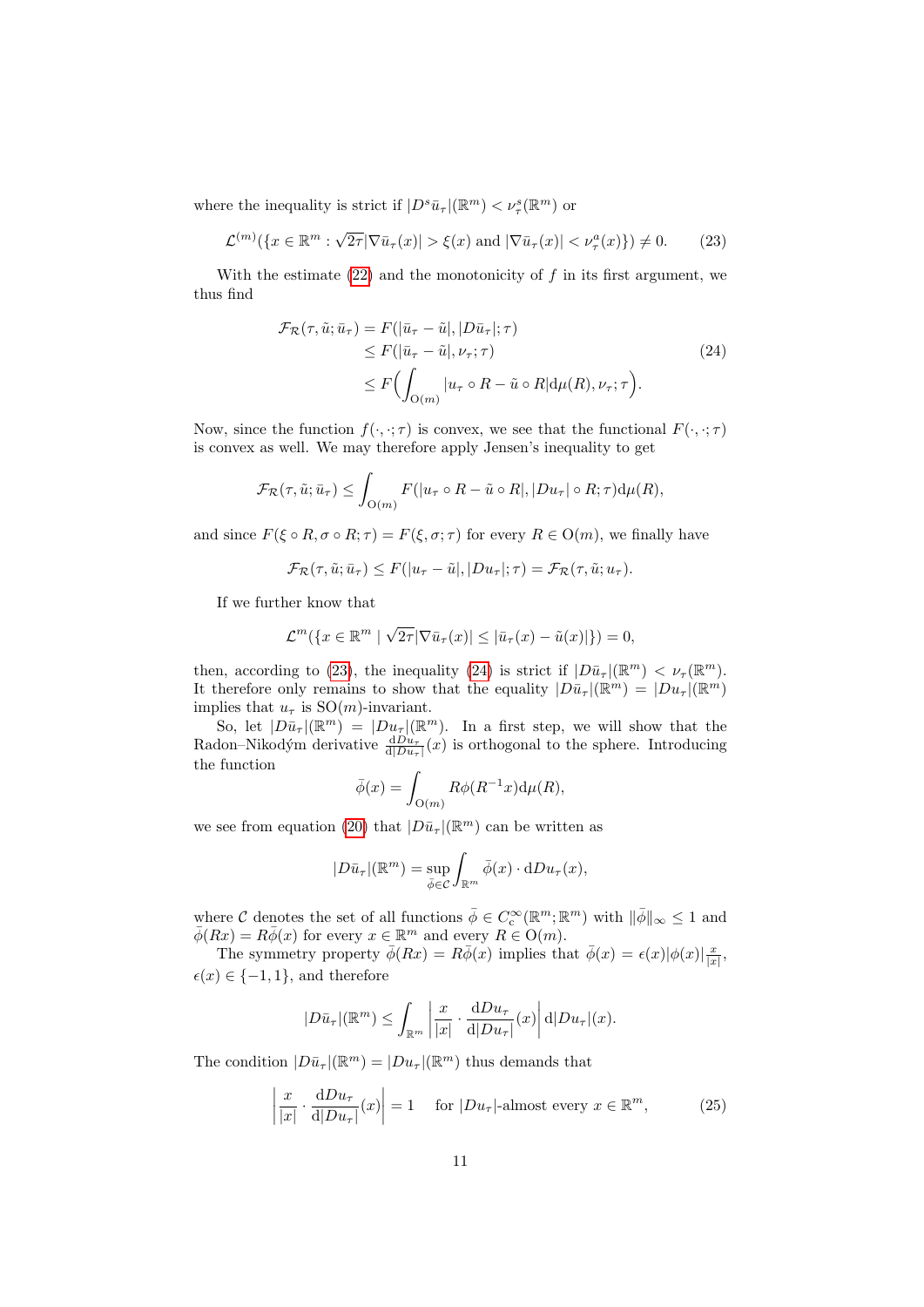that is,  $\frac{dDu_{\tau}}{d|Du_{\tau}|}(x)$  is orthogonal to the sphere.

Now note that for  $|Du_\tau|$ -almost every  $x \in \mathbb{R}^m$  the vector  $\frac{dDu_\tau}{d|Du_\tau|}(x)$  equals the inner normal to the boundary of the level sets  $\Omega_t := \{y \in \mathbb{R}^m : u_\tau(y) \ge t\},\$  $u_{\tau}^{-}(x) \leq t \leq u_{\tau}^{+}(x)$  (cf. [\[9,](#page-24-10) Thm. 4.5.9, (17), (25)]). Using the coarea formula, it follows that the same equality holds for  $\mathcal{H}^{m-1}$ -almost every  $x \in \partial \Omega_t$  for almost every  $t \in \mathbb{R}$ . Consequently, [\(25\)](#page-12-2) implies that almost all normals to level sets of  $u_{\tau}$  point in direction orthogonal to spheres centered at zero. This, however, is only possible, if the boundary of each level set of  $u<sub>\tau</sub>$  is the union of spheres, in other words, if  $u_{\tau}$  is constant on each sphere  $\partial B_{r}$ .

## <span id="page-13-3"></span>6 Properties of Rotationally Invariant Minimizers

In order to investigate the iterative minimization procedure of Definition [3](#page-4-0) for the functional G, we will collect some properties of the minimizers  $v_{\tau} \in \overline{BV}_c$  of the functional  $\mathcal{G}(\tau, \tilde{\mathit{v}}; \cdot)$ .

**Assumption 9.**  $\tilde{v} : \mathbb{R}_{\geq 0} \to \mathbb{R}$  is continuous and satisfies  $\tilde{v} \in \widehat{BV}_c$ , supp $(\tilde{v}) =$  $[0, R]$ , and it is not locally constant on  $(0, R)$ , i.e.,

<span id="page-13-2"></span>
$$
\mathcal{L}^1(\{r \in (0,R) : \partial_r \tilde{v}(r) = 0\}) = 0.
$$

Before we come to the minimizers, let us first mention a few properties of the function  $f$  found in the integrand of  $\mathcal G$ . For its partial derivatives, we find directly from its definition [\(13\)](#page-6-3) that

$$
\partial_{\xi} f(\xi, \eta; \tau) = \begin{cases} \frac{\xi}{\eta}, & \text{if } \sqrt{2\tau} \eta > \xi, \\ \sqrt{2\tau}, & \text{if } \sqrt{2\tau} \eta \le \xi, \end{cases}
$$
(26)

$$
\partial_{\eta} f(\xi, \eta; \tau) = \begin{cases} \tau - \frac{\xi^2}{2\eta^2}, & \text{if } \sqrt{2\tau} \eta > \xi, \\ 0, & \text{if } \sqrt{2\tau} \eta \le \xi. \end{cases}
$$
 (27)

Thus,  $f(\cdot, \cdot; \tau) \in C^1(\mathbb{R}^2_{\geq 0} \setminus \{(0,0)\})$  and we have

$$
\partial_{\eta} f(\xi, \eta; \tau) \in [0, \tau] \quad \text{ for every } (\xi, \eta) \in \mathbb{R}_{\geq 0}^2 \setminus \{(0, 0)\} \tag{28}
$$

<span id="page-13-1"></span>and

<span id="page-13-0"></span>
$$
\partial_{\eta} f(\xi, 0; \tau) = 0 \quad \text{ for every } \xi > 0.
$$
 (29)

In particular, we have the estimates

$$
\|\partial_{\xi} f(\cdot,\cdot;\tau)\|_{\infty} \leq \sqrt{2\tau}
$$
 and  $\|\partial_{\eta} f(\cdot,\cdot;\tau)\|_{\infty} \leq \tau$ .

Let now  $v_{\tau} \in \widehat{BV}_c$  be a minimizer of the functional  $\mathcal{G}(\tau, \tilde{v}; \cdot)$ . We define the sets √

$$
\Omega_{\tau} := \left\{ r \in (0, R) : |v_{\tau}(r) - \tilde{v}(r)| < \sqrt{2\tau} |\partial_r v_{\tau}(r)| \right\},
$$
  
\n
$$
\Sigma_{\tau} := \left\{ r \in (0, R) : |v_{\tau}(r) - \tilde{v}(r)| \ge \sqrt{2\tau} |\partial_r v_{\tau}(r)| \right\}.
$$
\n(30)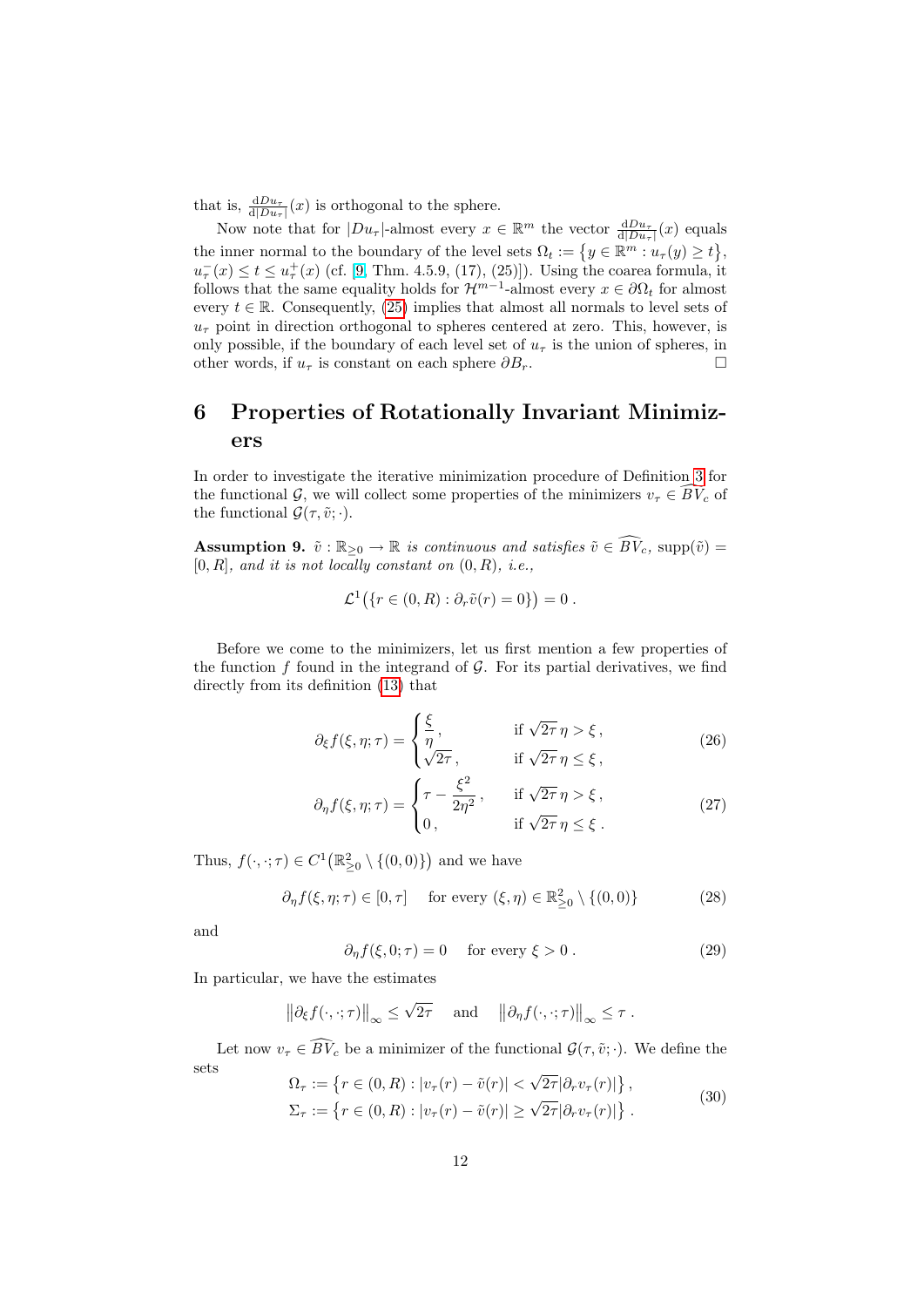In the sequel we will rewrite the Euler–Lagrange equations for the functional  $\mathcal{G}(\tau, \tilde{\upsilon}; \cdot)$  in terms of the function

<span id="page-14-0"></span>
$$
g_{\tau}: (0, R) \to \mathbb{R},
$$
  
\n
$$
g_{\tau}(r) := \begin{cases} \frac{v_{\tau}(r) - \tilde{v}(r)}{\partial_r v_{\tau}(r)}, & \text{if } r \in \Omega_{\tau}, \\ \sqrt{2\tau}, & \text{if } r \in \Sigma_{\tau}. \end{cases}
$$
\n(31)

To this end, we remark that we can express the partial derivatives of the integrand of G with the function  $g_{\tau}$  only. For  $r \in (0, R)$  we namely have the relations

<span id="page-14-6"></span>
$$
\partial_{\xi} f(|v_{\tau}(r) - \tilde{v}(r)|, |\partial_r v_{\tau}(r)|; \tau) = |g_{\tau}(r)|,
$$
  

$$
\partial_{\eta} f(|v_{\tau}(r) - \tilde{v}(r)|, |\partial_r v_{\tau}(r)|; \tau) = \tau - \frac{g_{\tau}^2(r)}{2}.
$$
 (32)

<span id="page-14-8"></span>Moreover, from the defintion [\(31\)](#page-14-0), we see that the function  $g_{\tau}$  is bounded. Indeed,

 $g_{\tau}(r) \in ( \sqrt{2\tau}, \sqrt{2\tau}$  for every  $r \in (0, R)$ . (33)

<span id="page-14-7"></span>**Lemma 10.** The functions  $q_{\tau}$  and  $v_{\tau}$  satisfy the following conditions:

1. The function  $g^2_\tau$  is locally absolutely continuous on  $(0, R]$  and solves the differential equation

<span id="page-14-2"></span>
$$
r \partial_r (g_\tau^2)(r) = 2(m-1)\tau - 2r \, g_\tau(r) - (m-1) \, g_\tau^2(r) \tag{34}
$$

almost everywhere on  $\Omega_{\tau}$ .

- 2. The function  $r \mapsto \text{sgn}(\partial_r v_\tau(r))$  is locally constant on  $\Omega_\tau$ .
- <span id="page-14-1"></span>3. The function  $r \mapsto g_{\tau}(r) \operatorname{sgn}(v_{\tau}(r) - \tilde{v}(r))$  is continuous on  $\Omega_{\tau}$ .
- <span id="page-14-3"></span>4. The function  $q_{\tau}$  satisfies  $q_{\tau}(r) \neq 0$  for every  $r \in (0, R)$ .
- <span id="page-14-4"></span>5. The function  $g_{\tau}$  is locally absolutely continuous on every subset of  $(0, R)$ where it is continuous.

Here, all the properties of the functions are only valid with the right choice of representative. We especially want to stress that therefore Item [3](#page-14-1) does not exclude points in  $\Omega_{\tau}$  where  $v_{\tau} = \tilde{v}$ .

*Proof.* Since, by assumption, the function  $\tilde{v}$  is not locally constant on its support, we find that

<span id="page-14-5"></span>
$$
\mathcal{L}^1(\{r \in (0, R) : \partial_r v_\tau(r) = 0 \text{ and } v_\tau(r) = \tilde{v}(r)\})
$$
  
= 
$$
\mathcal{L}^1(\{\tau \in (0, R) : \partial_r \tilde{v}(r) = 0 \text{ and } v_\tau(r) = \tilde{v}(r)\}) = 0.
$$

Therefore, the condition that the variational derivative of  $G$  in direction of a function  $\phi \in C_c^1([0, R))$  at the minimizer  $v_\tau$  of  $\mathcal{G}(\tau, \tilde{v}; \cdot)$  vanishes reads as

$$
0 = \lim_{t \to 0} \frac{\mathcal{G}(\tau, \tilde{v}; v_{\tau} + t\phi) - \mathcal{G}(\tau, \tilde{v}; v_{\tau})}{t}
$$
  
\n
$$
= \int_{0}^{R} \partial_{\xi} f(|v_{\tau}(r) - \tilde{v}(r)|, |\partial_{r} v_{\tau}(r)|; \tau) \operatorname{sgn}(v_{\tau}(r) - \tilde{v}(r)) r^{m-1} \phi(r) dr
$$
  
\n
$$
+ \int_{0}^{R} \partial_{\eta} f(|v_{\tau}(r) - \tilde{v}(r)|, |\partial_{r} v_{\tau}(r)|; \tau) \operatorname{sgn}(\partial_{r} v_{\tau}(r)) r^{m-1} \partial_{r} \phi(r) dr.
$$
\n(35)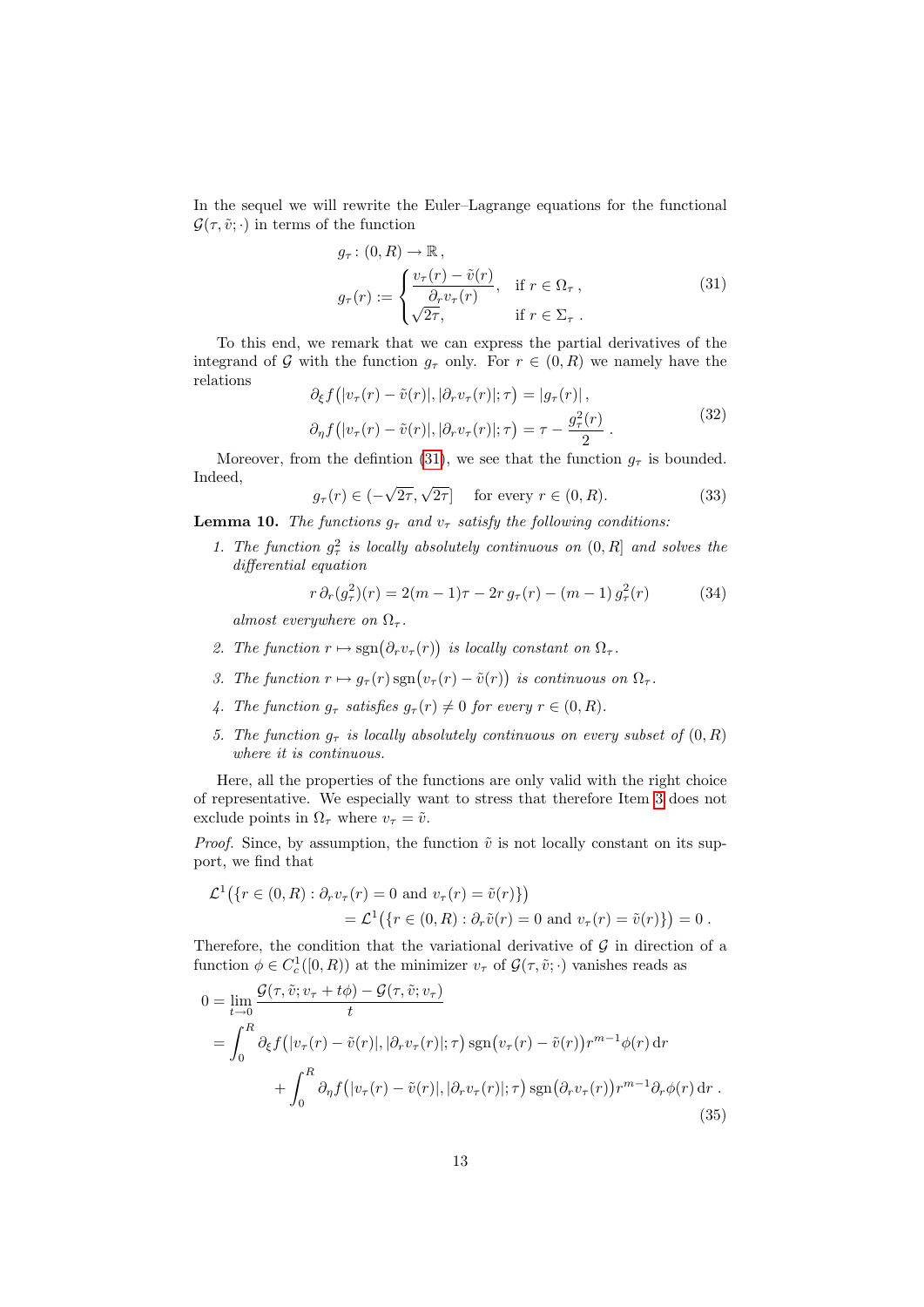We now choose for  $0 < r_0 < R$  the function  $\phi = \phi_{\varepsilon} = \chi_{(0,r_0)} * \rho_{\varepsilon}$ , where  $\rho_{\varepsilon}(r) := \varepsilon^{-m} \rho(r/\varepsilon)$  and  $\rho$  is some mollifier. We refer to [\[8\]](#page-24-8) for the basic definition of a mollifier and its properties.

Passing to the limit  $\varepsilon \to 0$ , it follows that

$$
\int_0^{r_0} \partial_{\xi} f\big(|v_{\tau}(r) - \tilde{v}(r)|, |\partial_r v_{\tau}(r)|; \tau\big) \operatorname{sgn}(v_{\tau}(r) - \tilde{v}(r)) r^{m-1} \operatorname{d}r
$$
  
=  $\partial_{\eta} f\big(|v_{\tau}(r_0) - \tilde{v}(r_0)|, |\partial_r v_{\tau}(r_0)|; \tau\big) \operatorname{sgn}(\partial_r v_{\tau}(r_0)) r_0^{m-1}$  (36)

for almost every  $r_0 \in (0, R)$ .

Since the integrand of the left hand side of [\(36\)](#page-15-0) is the integral of a bounded function, it follows that the function

<span id="page-15-1"></span><span id="page-15-0"></span>
$$
r \mapsto \partial_{\eta} f(|v_{\tau}(r) - \tilde{v}(r)|, |\partial_r v_{\tau}(r)|; \tau) \operatorname{sgn}(\partial_r v_{\tau}(r))
$$
\n(37)

is locally absolutely continuous on  $(0, R)$ .

Because of the properties [\(28\)](#page-13-0) and [\(29\)](#page-13-1) of the function  $\partial_n f$ , the local absolute continuity of the function [\(37\)](#page-15-1) also implies the local absolute continuity of the function  $\sim$ 

$$
r \mapsto \partial_{\eta} f(|v_{\tau}(r) - \tilde{v}(r)|, |\partial_r v_{\tau}(r)|; \tau) = \tau - \frac{g_{\tau}^2(r)}{2}
$$

on  $(0, R)$ . Thus,  $g^2_\tau$  is locally absolutely continuous on  $(0, R)$ , and therefore, in particular, continuous and differentiable almost everywhere on  $(0, R)$ .

Moreover, since by definition of the set  $\Omega_{\tau}$  the function  $\tau - g_{\tau}^2/2$  does not become zero on  $\Omega_{\tau}$ , the continuity of the map [\(37\)](#page-15-1) implies that the function  $r \mapsto \text{sgn}(\partial_r v_\tau(r))$  is locally constant on  $\Omega_\tau$ . Therefore, the function  $\Omega_\tau \to$  $\sqrt{-2\tau}, \sqrt{2\tau}, \sqrt{2\tau}$ 

$$
r \mapsto g_{\tau}(r) \operatorname{sgn}(v_{\tau}(r) - \tilde{v}(r)) = |g_{\tau}(r)| \operatorname{sgn}(\partial_r v_{\tau}(r))
$$

is continuous on  $\Omega_{\tau}$ .

Differentiating equation [\(36\)](#page-15-0), we find that

$$
r^{m-1}g_{\tau}(r) = \partial_r \left( \tau r^{m-1} - \frac{r^{m-1}g_{\tau}(r)^2}{2} \right) \quad \text{for almost every } r \in \Omega_{\tau} \,,
$$

which evaluates to the differential equation  $(34)$ . This finishes the proof of the first three items.

<span id="page-15-2"></span>To prove Item [4,](#page-14-3) we note that the right hand side of [\(34\)](#page-14-2) is strictly positive for

$$
g_{\tau,-}(r) := -\frac{r}{m-1} - \sqrt{\frac{r^2}{(m-1)^2} + 2\tau} < g_{\tau}(r)
$$
  

$$
< -\frac{r}{m-1} + \sqrt{\frac{r^2}{(m-1)^2} + 2\tau} =: g_{\tau,+}(r) .
$$
 (38)

Consequently, the derivative of the non-negative function  $g^2_\tau$  is strictly positive on a neighbourhood of every point  $r_0 \in \Omega_\tau$  with  $g_\tau(r_0) = 0$ , which is impossible.

If therefore  $g_{\tau}$  is continuous on some compact interval  $I \subset (0, R)$ , then either  $g_{\tau} = \sqrt{g_{\tau}^2}$  or  $g_{\tau} = -\sqrt{g_{\tau}^2}$  on *I*. But since the square root is a locally Lipschitz continuous function on  $\mathbb{R}_{>0}$ , this implies that  $g_{\tau}$  is absolutely continuous on I, proving Item [5.](#page-14-4)  $\Box$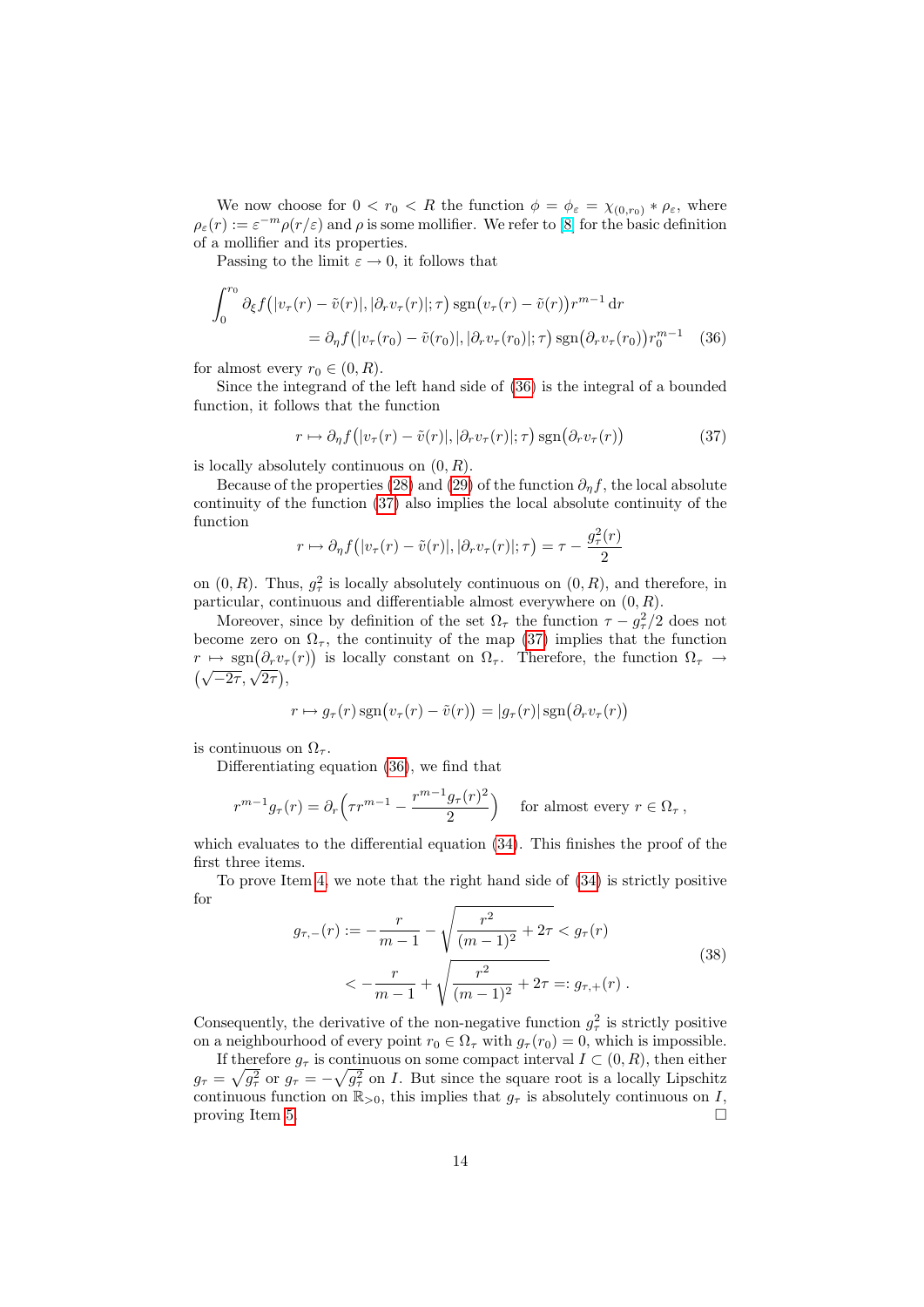Since the function  $g_{\tau}$  only captures the absolutely continuous part of the distributional derivative  $Dv_\tau$ , we would still need to deal with the singular part  $D^s v_\tau$ . But it turns out that the minimizer  $v_\tau$  is in fact locally absolutely continuous and so the singular part is zero.

<span id="page-16-2"></span>**Lemma 11.** The function  $v_{\tau}$  is locally absolutely continuous, that is, the singular part of  $Dv_\tau$  satisfies  $|D^s v_\tau|(\mathbb{R}_{>0})=0$ .

*Proof.* Since  $v_{\tau}$  is a minimizer of the convex functional  $\mathcal{G}(\tau, \tilde{v}; \cdot)$ , the one-sided variational derivative

$$
\delta_{\phi}\mathcal{G}(\tau,\tilde{v};v_{\tau}) := \lim_{t \to 0^+} \frac{\mathcal{G}(\tau,\tilde{v};v_{\tau} + t\phi) - \mathcal{G}(\tau,\tilde{v};v_{\tau})}{t}
$$

exists and is non-negative for all variations  $\phi \in \widehat{BV}_c$ .

Let us now assume that  $|D^s v_\tau|((0,R)) \neq 0$ . Then there exists  $r_0 \in (0,R)$ such that

$$
|D^s v_\tau|([r_0-\varepsilon,r_0]) \neq 0 \quad \text{ for every } \varepsilon \in (0,r_0) .
$$

We further choose for  $\varepsilon \in (0, \min\{r_0, R-r_0\})$  a function  $\phi \in \overline{BV}_c$  with  $\phi|_{[r_0,\infty)} \in$  $C^1([r_0,\infty))$  and

$$
\begin{aligned}\n\phi(r) &= 0 & \text{for } r \in \mathbb{R}_{\geq 0} \setminus (r_0 - \varepsilon, r_0 + \varepsilon), \\
\phi(r) &= -D^s v_\tau \big( [r_0 - \varepsilon, r] \big) & \text{for } r \in (r_0 - \varepsilon, r_0].\n\end{aligned}
$$

Then in particular  $\partial_r \phi(r) = 0$  for  $r \notin [r_0, r_0 + \varepsilon]$  and

<span id="page-16-1"></span><span id="page-16-0"></span>
$$
D\phi([r_0 - \varepsilon, r]) = D^s \phi([r_0 - \varepsilon, r]) = -D^s v_\tau([r_0 - \varepsilon, r]) \tag{39}
$$

for  $r \in [r_0 - \varepsilon, r_0]$ . Thus we find that

$$
\delta_{\phi}\mathcal{G}(\tau,\tilde{v};v_{\tau})
$$
\n
$$
= \int_{r_0-\varepsilon}^{r_0+\varepsilon} \partial_{\xi}f(|v_{\tau}(r)-\tilde{v}(r)|,|\partial_r v_{\tau}(r)|;\tau) \operatorname{sgn}(v_{\tau}(r)-\tilde{v}(r))r^{m-1}\phi(r) dr
$$
\n
$$
+ \int_{r_0}^{r_0+\varepsilon} \partial_{\eta}f(|v_{\tau}(r)-\tilde{v}(r)|,|\partial_r v_{\tau}(r)|;\tau) \operatorname{sgn}(\partial_r v_{\tau}(r))r^{m-1}\partial_r\phi(r) dr
$$
\n
$$
- \tau \int_{[r_0-\varepsilon,r_0]} r^{m-1} d|D^s\phi|(r) . \quad (40)
$$

Now define the function  $\psi \in C_c^1([0,R))$  setting  $\psi(r) = \phi(r)$  for  $r > r_0$  and  $\psi(r) = \phi(r_0)$  for  $r \leq r_0$ . Since  $v_\tau$  is a minimizer of  $\mathcal{G}(\tau, \tilde{v}; \cdot)$ , it follows that the Euler–Lagrange equation [\(35\)](#page-14-5) holds for  $\psi$  and therefore

$$
\int_{r_0}^{r_0+\varepsilon} \partial_{\eta} f(|v_{\tau}(r)-\tilde{v}(r)|, |\partial_r v_{\tau}(r)|; \tau) \operatorname{sgn}(\partial_r v_{\tau}(r)) r^{m-1} \partial_r \phi(r) dr \n= -\int_0^{r_0+\varepsilon} \partial_{\xi} f(|v_{\tau}(r)-\tilde{v}(r)|, |\partial_r v_{\tau}(r)|; \tau) \operatorname{sgn}(v_{\tau}(r)-\tilde{v}(r)) r^{m-1} \psi(r) dr \n= -\int_{r_0}^{r_0+\varepsilon} \partial_{\xi} f(|v_{\tau}(r)-\tilde{v}(r)|, |\partial_r v_{\tau}(r)|; \tau) \operatorname{sgn}(v_{\tau}(r)-\tilde{v}(r)) r^{m-1} \phi(r) dr \n- \phi(r_0) \int_0^{r_0} \partial_{\xi} f(|v_{\tau}(r)-\tilde{v}(r)|, |\partial_r v_{\tau}(r)|; \tau) \operatorname{sgn}(v_{\tau}(r)-\tilde{v}(r)) r^{m-1} dr.
$$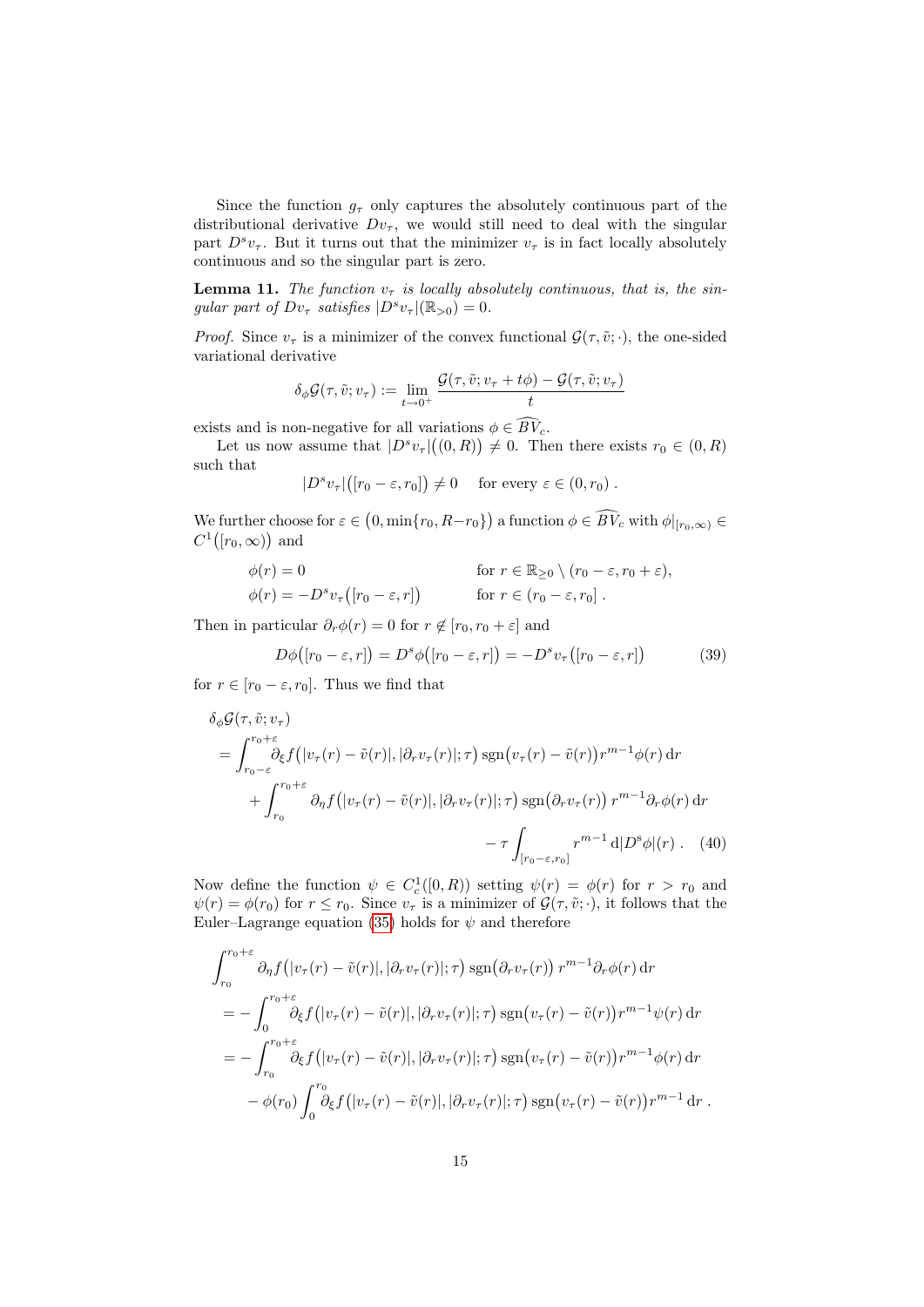Therefore [\(40\)](#page-16-0) and [\(36\)](#page-15-0) imply that

$$
\delta_{\phi}\mathcal{G}(\tau,\tilde{v};v_{\tau})
$$
\n
$$
= \int_{r_0-\varepsilon}^{r_0} \partial_{\xi} f\left(|v_{\tau}(r)-\tilde{v}(r)|,|\partial_r v_{\tau}(r)|;\tau\right) \operatorname{sgn}\left(v_{\tau}(r)-\tilde{v}(r)\right) r^{m-1}\phi(r) dr
$$
\n
$$
- \partial_{\eta} f\left(|v_{\tau}(r_0)-\tilde{v}(r_0)|,|\partial_r v_{\tau}(r_0)|;\tau\right) \operatorname{sgn}\left(\partial_r v_{\tau}(r_0)\right) r_0^{m-1}\phi(r_0)
$$
\n
$$
- \tau \int_{[r_0-\varepsilon,r_0]} r^{m-1} d|D^s\phi|(r) . \quad (41)
$$

<span id="page-17-0"></span>From [\(39\)](#page-16-1) we obtain that

$$
|D^s\phi|\big([r_0-\varepsilon,r_0]\big)=|D\phi|\big([r_0-\varepsilon,r_0]\big)\geq C:=\sup\big\{|\phi(r)|:r\in[r_0-\varepsilon,r_0]\big\}\ .
$$

Using the relation [\(32\)](#page-14-6) between  $g<sub>\tau</sub>$  and the partial derivatives of f, the inequality [\(41\)](#page-17-0) therefore implies that

$$
\delta_{\phi}\mathcal{G}(\tau,\tilde{v};v_{\tau}) \leq \int_{r_0-\varepsilon}^{r_0} |g_{\tau}(r)| |\phi(r)| r^{m-1} dr + \left(\tau - \frac{g_{\tau}^2(r_0)}{2}\right) r_0^{m-1} |\phi(r_0)|
$$
  

$$
- C\tau(r_0 - \varepsilon)^{m-1}
$$
  

$$
\leq C \left(\sqrt{2\tau} r_0^{m-1} \varepsilon + \tau (r_0^{m-1} - (r_0 - \varepsilon)^{m-1}) - \frac{r_0^{m-1}}{2} g_{\tau}^2(r_0)\right),
$$

which becomes negative for sufficiently small  $\varepsilon$ . Thus the function  $v_{\tau}$  is absolutely continuous on the interval  $(0, R)$ .

Theorem [4](#page-6-0) implies that  $v_\tau(r) = 0$  for  $r > R$ . It therefore only remains to show that  $v_{\tau}$  is continuous at the point R. So assume that  $\lim_{r\to R^{-}} v_{\tau}(r) =$  $\Delta \neq 0$ . Using the continuity of  $\tilde{v}$ , we would then find some  $\varepsilon > 0$  such that  $(v_\tau(r) - \tilde{v}(r))$  sgn( $\Delta$ ) > 0 for all  $r \in (R - \varepsilon, R)$ . The variational derivative in the direction of  $\phi = -\operatorname{sgn}(\Delta) \chi_{(R-\varepsilon,R)} \in \widehat{BV}_c$  would then be

$$
\delta_{\phi}\mathcal{G}(\tau,\tilde{v};v_{\tau}) = -\int_{R-\varepsilon}^{R} \partial_{\xi}f(|v_{\tau}(r)-\tilde{v}(r)|,|\partial_{r}v_{\tau}(r)|;\tau) r^{m-1} dr -\tau(R^{m-1}-(R-\varepsilon)^{m-1}),
$$

which is negative and thus contradicts the minimality of  $v_{\tau}$ .

These results now allow us to calculate the minimizer  $v<sub>\tau</sub>$  by first solving the differential equation [\(34\)](#page-14-2) for the function  $g_{\tau}$  and then calculating  $v_{\tau}$  from the differential equation  $g_{\tau}(r)\partial_r v_{\tau}(r) = v_{\tau}(r) - \tilde{v}(r)$  on  $\Omega_{\tau}$ . One remaining problem in this approach is that the function  $g_{\tau}$  does not need to be continuous, though. Therefore, the solution of the differential equation [\(34\)](#page-14-2) depends on the position of the discontinuities of  $g_{\tau}$ . The next section will thus be dedicated to the behavior of this function.

### <span id="page-17-1"></span>7 Behavior of a Rotational Invariant Minimizer

Let again  $v_{\tau} \in \widehat{BV}_c$  be a minimizer of the functional  $\mathcal{G}(\tau, \tilde{v}; \cdot)$ , where we still make the Assumption [9](#page-13-2) for  $\tilde{v}$ . To analyze the behavior of  $v_{\tau} \in \widehat{BV}_c$ , we will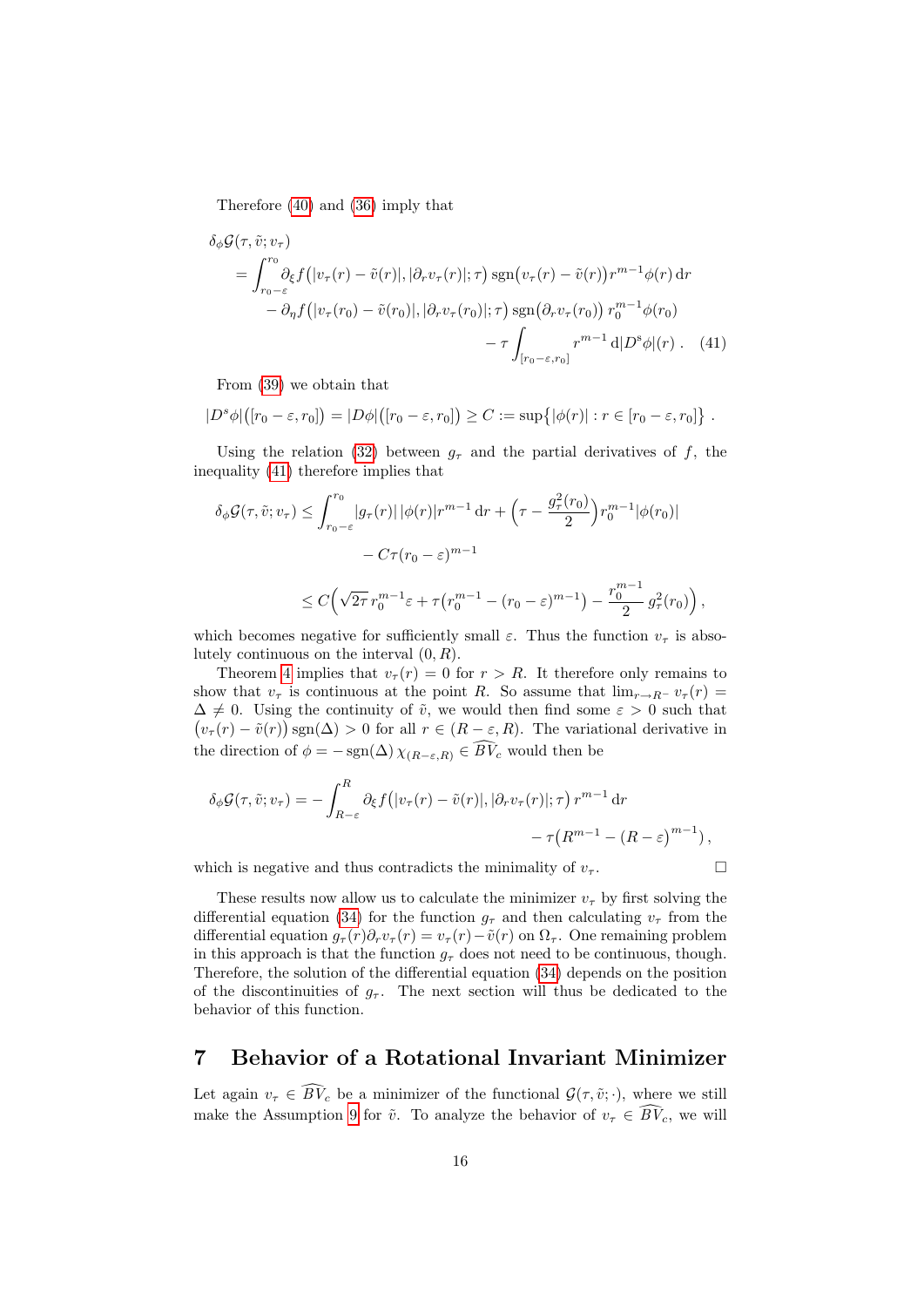proceed as indicated at the end of the previous section, namely by investigating the function  $g_{\tau}$  defined by [\(31\)](#page-14-0).

We have seen in Lemma [10](#page-14-7) that  $g_{\tau}$  is locally absolutely continuous on every set where it is continuous. We therefore may solve the differential equation [\(34\)](#page-14-2) on every interval where we know  $g_{\tau}$  to be continuous.

As a first step, we have to derive estimates for the set of discontinuities of  $g_{\tau}$ . Lemma [10](#page-14-7) states that  $g_{\tau}$  sgn $(v_{\tau}-\tilde{v})$  is continuous on the set where  $g_{\tau}^2 \neq 2\tau$ . Therefore,  $g_{\tau}$  can only have discontinuities at points  $r \in (0, R)$  where either  $g_{\tau}^2(r) = 2\tau$  or  $v_{\tau}(r) = \tilde{v}(r)$ .

<span id="page-18-1"></span>**Lemma 12.** Assume that  $I \subset [0, R]$  is an interval such that either  $v_\tau(r) \geq \tilde{v}(r)$ for all  $r \in I$  or  $v_\tau(r) \leq \tilde{v}(r)$  for all  $r \in I$ . Then the set  $(\Sigma_\tau \cup \{0\}) \cap I$  consists of at most one element.

*Proof.* We perform the proof in the case that  $\tilde{v}(r) \le v_\tau(r)$  for all  $r \in I$ . The other case can be proven analogously.

<span id="page-18-0"></span>Since the minimizer  $v_{\tau}$  satisfies the Euler–Lagrange equation [\(36\)](#page-15-0) and  $\partial_{\eta} f(|v_{\tau}(r_0) - \tilde{v}(r_0)|, |\partial_r v_{\tau}(r_0)|; \tau) = 0$  for  $r_0 \in \Sigma_{\tau}$ , we see that the equation

$$
\int_0^{r_0} |g_\tau(r)| r^{m-1} \operatorname{sgn}(v_\tau(r) - \tilde{v}(r)) \, \mathrm{d}r = 0 \tag{42}
$$

is a necessary condition for  $r_0$  to be contained in  $\Sigma_{\tau} \cup \{0\}$ . By Item [4](#page-14-3) in Lemma [10,](#page-14-7) the function  $g_{\tau}(r)$  is not equal to zero and since  $v_{\tau}(r) = \tilde{v}(r)$  is for  $\partial_r v_\tau(r) \neq 0$  only possible if  $g_\tau(r) = 0$ , we know that  $\tilde{v} < v_\tau$  almost everywhere.

Thus, the integrand in [\(42\)](#page-18-0) is positive almost everywhere on I. Therefore, there exists at most one element  $r_0 \in I$  for which [\(42\)](#page-18-0) holds.

<span id="page-18-3"></span>**Lemma 13.** Assume that  $I \subset [0, R]$  is an interval such that  $\tilde{v}$  is strictly monotonous and absolutely continuous on I. Then there exists at most one point  $r_0 \in I$  with  $v_\tau(r_0) = \tilde{v}(r_0)$ .

*Proof.* Assume that  $r_0 \in I$  satisfies  $v_\tau(r_0) = \tilde{v}(r_0)$ . We know from Lemma [12](#page-18-1) that the set  $\Sigma_{\tau}$  is countable. Therefore, by the definition of the function  $g_{\tau}$ , the minimizer  $v_{\tau}$  solves the initial value problem

$$
g_{\tau}(r) \partial_r v_{\tau}(r) = v_{\tau}(r) - \tilde{v}(r)
$$
 for almost every  $r \in I$ , and  $v_{\tau}(r_0) = \tilde{v}(r_0)$ .

This differential equation can be solved explicitly, and we find

$$
v_{\tau}(r) = \tilde{v}(r) - \int_{r_0}^r \exp\left(\int_s^r \frac{1}{g_{\tau}(y)} dy\right) \partial_r \tilde{v}(s) ds.
$$

Since  $\tilde{v}$  is strictly monotonous on I, this shows that  $v_{\tau} (r) \neq \tilde{v}(r)$  for every  $r \in I \setminus \{r_0\}.$ 

Before we now analyze the behavior of the absolutely continuous parts of the function  $g_{\tau}$ , we formulate a statement concerning the estimation of the solution of an ordinary differential equation.

<span id="page-18-2"></span>**Lemma 14.** Let  $\varepsilon > 0$  and  $a < c < b \in \mathbb{R}$ . Assume that  $F : (a, b) \times \mathbb{R} \to \mathbb{R}$  is continuous and that y,  $z : (a, b) \to \mathbb{R}$  are absolutely continuous functions with

$$
\partial_r y(r) \leq F(r, y(r)) - \varepsilon \text{ and } \partial_r z(r) \geq F(r, z(r)), \text{ for almost every } r \in (a, b).
$$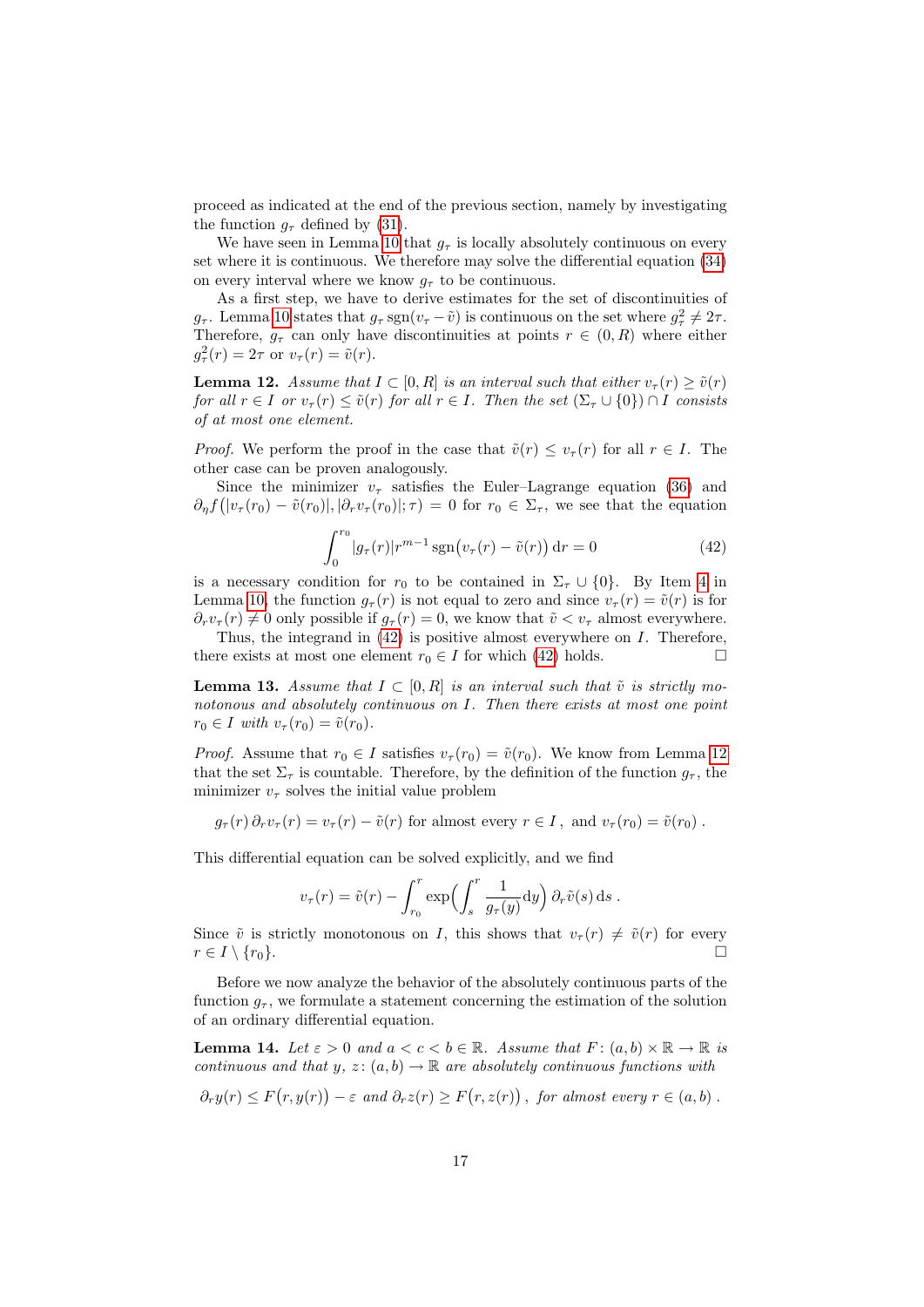If  $y(c) \leq z(c)$ , then  $y(r) \leq z(r)$  for all  $r \in (c, b)$ . Conversely, if  $y(c) \geq z(c)$ , then  $y(r) \geq z(r)$  for all  $r \in (a, c)$ .

*Proof.* We first consider the case where  $y(c) \leq z(c)$ . Let us assume the existence of  $r_1 \in (c, b)$  such that  $y(r_1) > z(r_1)$  and define

$$
r_0 := \max\{r \in [c, r_1] : y(r) \le z(r)\} .
$$

Then, in particular,  $y(r_0) = z(r_0)$  and  $y(r) > z(r)$  for every  $r \in (r_0, r_1]$ .

Because of the continuity of the functions F, y, and z, there exists  $r_2 > r_0$ such that

$$
\partial_r y(r) \leq F(r, y(r_0)) - \varepsilon/2 \leq \partial_r z(r)
$$
 for every  $r \in (r_0, r_2)$ .

Consequently, it follows that for every  $r \in (r_0, r_2)$ 

$$
y(r) = y(r_0) + \int_{r_0}^r \partial_r y(s) ds \le z(r_0) + \int_{r_0}^r \partial_r z(r) ds = z(r),
$$

which contradicts our choice of the point  $r_0$ . Therefore,  $y(r) \leq z(r)$  for every  $r \in (c, b).$ 

In the case where  $y(c) \geq z(c)$ , we apply the first part of the assertion to the functions  $\tilde{y}(r) = -y(-r)$ ,  $\tilde{z}(r) = -z(-r)$ , and  $\tilde{F}(r, y) = F(-r, -y)$ .

With the help of Lemma [14,](#page-18-2) we will in the following construct upper and lower bounds for the function  $q_{\tau}$ .

<span id="page-19-2"></span>**Lemma 15.** For every  $r \in (0, R)$ , we have  $|g_{\tau}(r)| \geq g_{\tau,+}(r)$ , where  $g_{\tau,+}(r)$  is defined as in [\(38\)](#page-15-2).

In particular,

<span id="page-19-3"></span><span id="page-19-1"></span><span id="page-19-0"></span>
$$
\left|g_{\tau}(r)\right| \ge \frac{\left(m-1\right)\tau}{r + \left(m-1\right)\sqrt{\tau}/\sqrt{2}} \text{ for every } r \in (0, R) . \tag{43}
$$

*Proof.* Since  $\mathcal{L}^1(\Sigma_\tau) = 0$  and  $(0, R) = \Omega_\tau \cup \Sigma_\tau$ , it follows from Lemma [10](#page-14-7) that  $g_{\tau}$  satisfies for almost all  $r \in (0, R)$  the differential equation

$$
\partial_r(g_\tau^2)(r) = F_\tau(r, g_\tau(r))
$$
 where  $F_\tau(r, g) = \frac{m-1}{r}(2\tau - g^2) - 2g$ . (44)

We remark that [\(38\)](#page-15-2) implies that  $F_{\tau}(r, g)$  is negative for  $g \in (g_{\tau,+}(r), g)$ √  $F_{\tau}(r, g)$  is negative for  $g \in (g_{\tau,+}(r), \sqrt{2\tau}]$  and positive, in particular, for  $g \in (-\sqrt{2\tau}, g_{\tau,+}(r))$ .

Let us now assume that  $g_{\tau}(r_0) < g_{\tau,+}(r_0)$  for some  $r_0 \in (0, R)$ . Since

$$
\partial_r(g_{\tau,+}^2)(r) < 0 = F_\tau(r, |g_{\tau,+}(r)|) \text{ and } \partial_r(g_{\tau}^2)(r) \ge F_\tau(r, |g_{\tau}(r)|),
$$
\n(45)

we may apply Lemma [14](#page-18-2) to find that  $|g_{\tau}(r)| \leq g_{\tau,+}(r)$  for all  $r \in (0, r_0)$ . In particular, the function  $|g_{\tau}|$  is monotonically increasing on  $(0, r_0)$ . This, together with [\(45\)](#page-19-0) and the monotonicity of  $F_{\tau}$  with respect to the second component gives

$$
\partial_r(g_\tau^2)(r) \ge \frac{m-1}{r} (2\tau - g_\tau^2(r_0)) - 2|g_\tau(r_0)| > 0 \text{ for almost every } r \in (0, r_0).
$$

This inequality, however, would imply that  $\lim_{r\to 0} g_\tau^2(r) = -\infty$ , which is im- $\Box$  possible.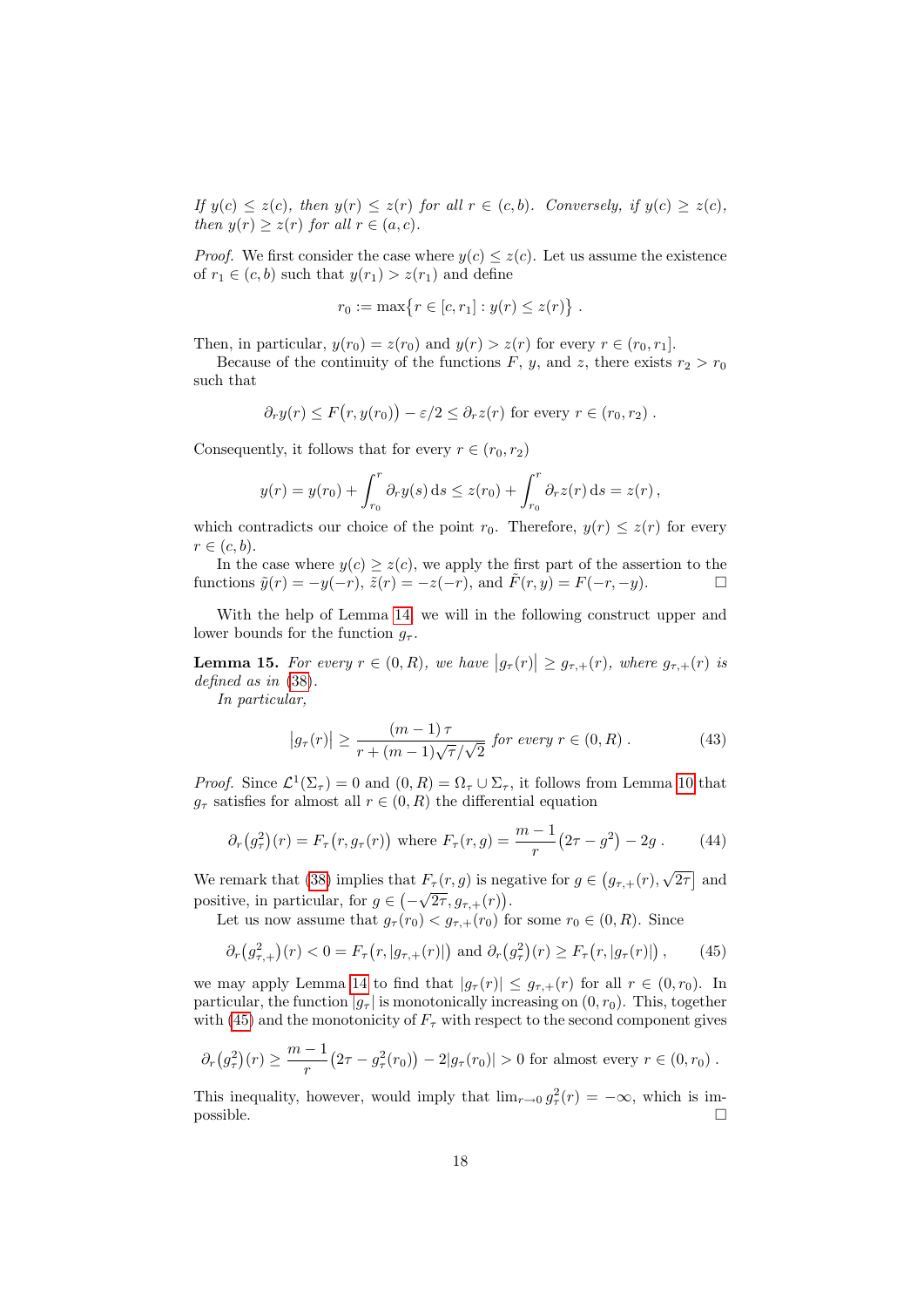<span id="page-20-3"></span>**Lemma 16.** Assume that  $g_{\tau}$  is continuous on the interval [a, b] for some a,  $b \in (0, R)$ , and assume that  $g_{\tau}(a) < 0$ . Then  $b - a \leq \sqrt{2\tau - |g_{\tau}(a)|}$ .

*Proof.* Since, by assumption,  $g_{\tau}$  is continuous on [a, b], and therefore absolutely continuous by Lemma [10,](#page-14-7) the differential equation [\(34\)](#page-14-2) simplifies to

$$
\partial_r g_\tau(r) = \frac{m-1}{2r \, g_\tau(r)} \big( 2\tau - g_\tau^2(r) \big) - 1 \quad \text{ for every } r \in (a, b) . \tag{46}
$$

Since  $g_{\tau}(a) < 0$  and, by Lemma [10,](#page-14-7)  $g_{\tau}(r) \neq 0$  for all  $r \in (0, R)$ , the continuity of  $g_{\tau}$  on [a, b] implies that  $g_{\tau}(r) < 0$  for all  $r \in [a, b]$ . Using that the right hand side of [\(46\)](#page-20-0) is smaller or equal  $-1$  for  $g_{\tau}(r) < 0$ , it follows that

<span id="page-20-0"></span>
$$
\partial_r g_\tau(r) \leq -1
$$
 for every  $r \in (a, b)$ ,

and therefore

<span id="page-20-1"></span>
$$
g_{\tau}(r) \le g_{\tau}(a) - r + a \text{ for every } r \in (a, b).
$$
 (47)

Since  $g_{\tau}(r) \in (-$ √  $\overline{2\tau}$ , 0) for every  $r \in [a, b]$  (which follows from [\(33\)](#page-14-8) and the fact that  $g_{\tau}(r)$  is negative), the inequality [\(47\)](#page-20-1) gives  $b - a \leq$ …<br>… fact that  $g_{\tau}(r)$  is negative), the inequality (47) gives  $b - a \leq \sqrt{2\tau + g_{\tau}(a)} =$  $\sqrt{2\tau} - |g_{\tau}(a)|.$ 

<span id="page-20-5"></span>**Lemma 17.** Assume that  $g_{\tau}$  is continuous on the interval [a, b] for some  $a, b \in$  $(0, R)$ , and satisfies  $g_{\tau}(a) > 0$ . Moreover, for  $\varepsilon \in (0, 1)$  let

$$
g_{\tau,\varepsilon}(r) := \frac{\tau(m-1)}{r(1-\varepsilon)} \text{ for every } r \in (0,R) . \tag{48}
$$

<span id="page-20-4"></span>Then,

$$
g_{\tau}(r) \leq g_{\tau,\varepsilon}(r)
$$
 for every  $r \in (a + \sqrt{2\tau}/\varepsilon, b)$ . (49)

Proof. On

<span id="page-20-2"></span>
$$
\Gamma_{\tau} := \left\{ r \in (a, b) : g_{\tau}(r) \geq g_{\tau, \varepsilon}(r) \right\},\,
$$

the solution  $g_{\tau}$  of the differential equation [\(34\)](#page-14-2) satisfies

$$
\partial_r g_\tau(r) \le -\varepsilon - \frac{\tau (m-1)^2}{2r^2 (1-\varepsilon)} \le -\varepsilon \text{ for every } r \in \Gamma_\tau. \tag{50}
$$

Let  $(c, d) \subset \Gamma_{\tau}$ , then by integration of [\(50\)](#page-20-2) and using [\(33\)](#page-14-8), which implies that  $g_{\tau}(r) \in (0, \sqrt{2\tau})$ , it follows that

$$
0 < g_{\tau}(d) \le g_{\tau}(c) - \varepsilon(d-c) \le 2\tau - \varepsilon(d-c) .
$$

Therefore, an interval in  $\Gamma_{\tau}$  can have at most length  $\sqrt{2\tau}/\varepsilon$ .

We further remark that the function  $g_{\tau,\varepsilon}(r)$  satisfies

$$
\partial_r(g_{\tau,\varepsilon}^2)(r) > F_{\tau}(r, g_{\tau,\varepsilon}(r))
$$
 for every  $r \in (0, R)$ ,

where  $F_{\tau}$  is defined as in [\(44\)](#page-19-1). From [\(34\)](#page-14-2) we know that  $\partial_r(g^2_{\tau})(r) = F_{\tau}(r, g_{\tau}(r))$ for almost every  $r \in (a, b)$ . Lemma [14](#page-18-2) therefore implies that  $g_{\tau}(r) \leq g_{\tau, \varepsilon}(r)$  for every  $r \in (r_0, b)$  in case  $g_\tau(r_0) \leq g_{\tau,\varepsilon}(r_0)$  holds for some  $r_0 \in (a, b)$ .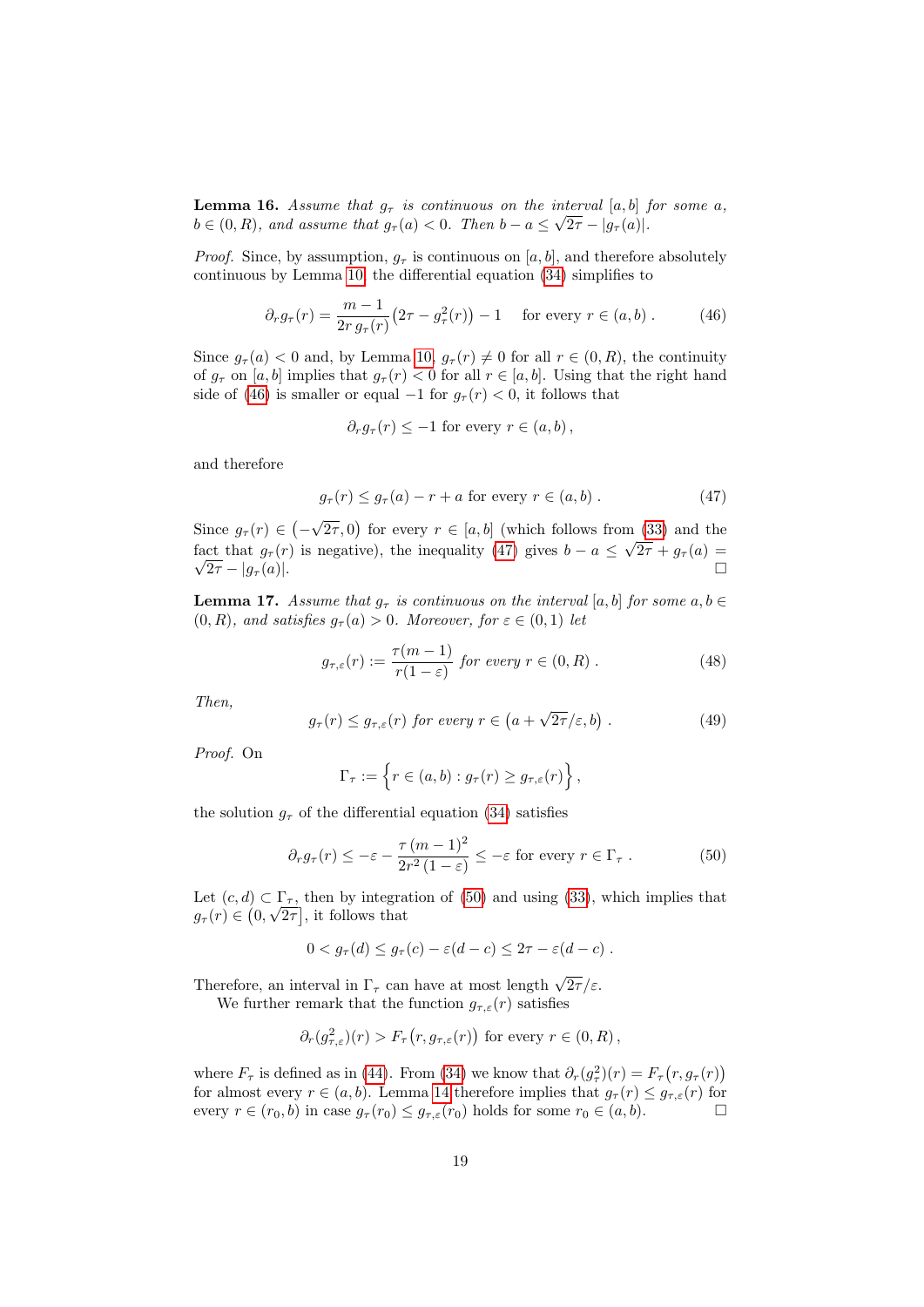#### <span id="page-21-0"></span>8 Proof of Theorem [7](#page-7-1)

If the initial function  $v_0: \mathbb{R}_{\geq 0} \to \mathbb{R}$  is continuous and strictly monotonous on its support  $[0, R]$ , the results of Section [6](#page-13-3) and [7](#page-17-1) are sufficient to prove Theorem [7.](#page-7-1)

We define for  $\tau > 0$  the sequence by  $v_{\tau}^{(0)} = v_0$  and

$$
v_{\tau}^{(k)} \in \arg\min \{ \mathcal{G}(\tau, v_{\tau}^{(k-1)}; v) : v \in \widehat{BV}_c \}, \quad k \in \mathbb{N}.
$$

The goal is to show that  $\lim_{n\to\infty} v_{t/n}^{(n)}(r) = v_0(\sqrt{r^2 + 2(m-1)t})$  for every  $(r, t) \in \mathbb{R}_{>0}^2$ . That is, it approximates the solution of the rotationally invariant mean curvature equation [\(11\)](#page-6-4).

*Proof (of Theorem [7\)](#page-7-1).* Because of Lemma [11,](#page-16-2) the functions  $v_{\tau}^{(k)}$ ,  $k \in \mathbb{N}, \tau > 0$ , are absolutely continuous.

We now show by induction that for every  $\tau > 0$  all the functions  $v_{\tau}^{(k)}$ are strictly monotonous on [0, R]. Thus, let us assume that  $v^{(k-1)}_{\tau}$  is strictly monotonous on  $[0, R]$ .

Since  $v_{\tau}^{(k-1)}(R) = v_{\tau}^{(k)}(R) = 0$ , Lemma [13](#page-18-3) applied to the interval  $[0, R]$ implies that  $v_{\tau}^{(k)}(r) \neq v_{\tau}^{(k-1)}(r)$  for every  $r \in [0, R)$ . Since the functions  $v_{\tau}^{(k)}$ and  $v_{\tau}^{(k-1)}$  are continuous and pointwise different in  $(0, R)$ , one of them has to strictly lie above the other, i.e.,

<span id="page-21-2"></span><span id="page-21-1"></span>
$$
sgn(v_{\tau}^{(k)} - v_{\tau}^{(k-1)}) = \text{constant} . \tag{51}
$$

From Lemma [12](#page-18-1) applied to the interval  $[0, R]$ , it then follows that

$$
\Sigma_{k,\tau} := \{ r \in (0,R) : \left| v_{\tau}^{(k)}(r) - v_{\tau}^{(k-1)}(r) \right| \ge \sqrt{2\tau} \left| \partial_r v_{\tau}^{(k)}(r) \right| \} = \emptyset.
$$

Thus from Lemma [10](#page-14-7) (where  $g_{\tau}$  is replaced by  $g_{k,\tau}$ ), we get that the function

$$
g_{k,\tau}(r) := \frac{v_{\tau}^{(k)}(r) - v_{\tau}^{(k-1)}(r)}{\partial_r v_{\tau}^{(k)}(r)}, \quad r \in (0, R), \tag{52}
$$

is continuous and different from zero. In particular, the last two properties imply that  $g_{k,\tau}$  does not change sign in  $(0, R)$ . Now, assume that  $g_{k,\tau} < 0$  on  $(0, R)$ , then from Lemma [16,](#page-20-3) it follows that  $R \leq \sqrt{2\tau - \limsup_{r \to 0} |g_{k,\tau}(r)|} = 0$ by Lemma [15.](#page-19-2) Thus, we have  $g_{k,\tau} > 0$  on  $(0, R)$ .

Therefore, the function

$$
r \mapsto \text{sgn}\big(\partial_r v_\tau^{(k)}(r)\big) = \text{sgn}\big(v_\tau^{(k)}(r) - v_\tau^{(k-1)}(r)\big)
$$

is constant and different from zero on  $(0, R)$  (cf. [\(51\)](#page-21-1)). This shows that  $v_{\tau}^{(k)}$  is strictly monotonous.

Moreover, the functions  $g_{\tau,k}, k \in \mathbb{N}$ , are absolutely continuous on  $(0, R)$  and solve the differential equation [\(34\)](#page-14-2) which is independent of the functions  $v_{k,\tau}$ . Therefore  $g_{\tau,k} = g_{\tau}$  where  $g_{\tau}$  denotes the absolutely continuous solution of [\(34\)](#page-14-2).

For  $\varepsilon > 0$  let  $r > r_{\varepsilon,\tau} := \frac{m-1}{2\varepsilon} \sqrt{2\tau}$ . Using the positivity of  $g_{\tau}$  and [\(43\)](#page-19-3) and [\(49\)](#page-20-4) in Lemma [15](#page-19-2) and Lemma [17,](#page-20-5) respectively, it follows that

<span id="page-21-3"></span>
$$
\left|\frac{\tau}{g_{\tau}(r)} - \frac{r}{m-1}\right| < \frac{r}{m-1} \varepsilon \,. \tag{53}
$$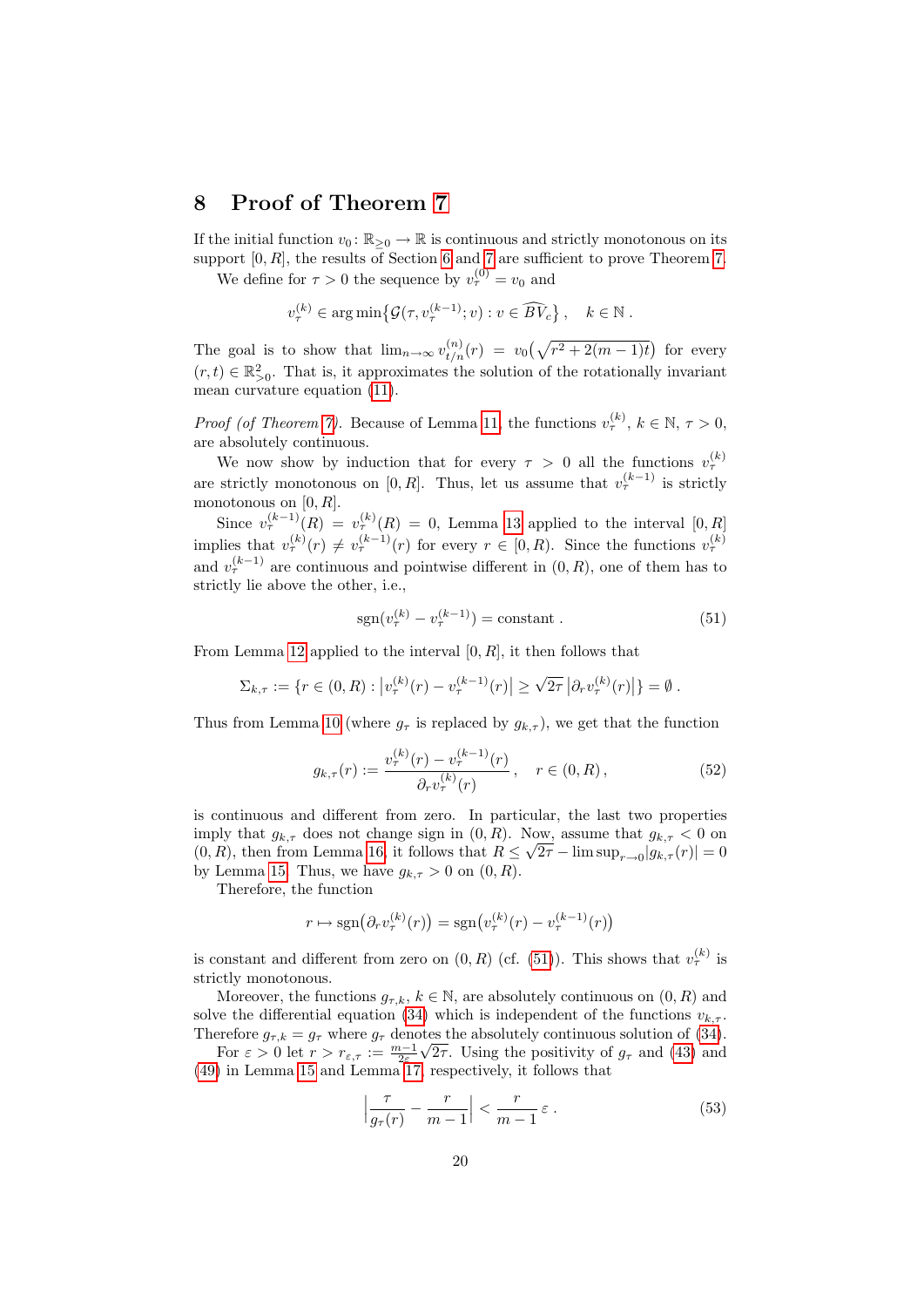We define the strictly increasing function

$$
G_{\varepsilon,\tau}
$$
:  $(0,R) \to \mathbb{R}$ ,  $G_{\varepsilon,\tau}(r) = \int_{r_{\varepsilon,\tau}}^r \frac{\tau}{g_{\tau}(y)} dy$ .

From the defintion [\(52\)](#page-21-2) of  $g_{k,\tau}$ , we find the initial value problem

$$
\partial_r v_\tau^{(k)}(r) = \frac{1}{g_\tau(r)} \big( v_\tau^{(k)}(r) - v_\tau^{(k-1)}(r) \big) \,, \qquad v_\tau^{(k)}(R) = 0 \,,
$$

for the minimizer  $v_{\tau}^{(k)}$ . It follows by variation of constants that

$$
v_{\tau}^{(k)}(r) = \int_{r}^{\infty} \frac{1}{g_{\tau}(s)} \exp\left(-\int_{r}^{s} \frac{1}{g_{\tau}(y)} dy\right) v_{\tau}^{(k-1)}(s) ds.
$$

Substituting therein  $s = G_{\varepsilon,\tau}^{-1}(w_k + G_{\varepsilon,\tau}(r))$ , we find

$$
v_{\tau}^{(k)}(r) = \int_0^{\infty} \frac{1}{\tau} \exp\left(-\frac{w_k}{\tau}\right) v_{\tau}^{(k-1)} \big(G_{\varepsilon,\tau}^{-1}\big(w_k + G_{\varepsilon,\tau}(r)\big)\big) dw_k.
$$

Using this formula iteratively, we finally get

$$
v_{\tau}^{(k)}(r) = \int_{\mathbb{R}_{>0}^k} \frac{1}{\tau^k} \exp\left(-\frac{1}{\tau} \sum_{j=1}^k w_j\right) v_0\big(G_{\varepsilon,\tau}^{-1}\big(\sum_{j=1}^k w_j + G_{\varepsilon,\tau}(r)\big)\big) \prod_{j=1}^k dw_j.
$$

Substituting now  $z_{\ell} = \sum_{j=1}^{\ell} w_j$ ,  $1 \leq \ell \leq k$ , and integrating out the variables  $z_{\ell}$ with  $\ell < k$ , we are left with (setting  $z = z_k$ )

$$
v_{\tau}^{(k)}(r) = \int_0^{\infty} \frac{z^{k-1}}{\tau^k(k-1)!} \exp\left(-\frac{z}{\tau}\right) v_0\big(G_{\varepsilon,\tau}^{-1}\big(z + G_{\varepsilon,\tau}(r)\big)\big) dz.
$$

Choosing  $\tau = t/n$  and  $\varepsilon = \sqrt[4]{\tau}$ , it follows from [\(53\)](#page-21-3) that

$$
\lim_{n \to \infty} G_{\varepsilon,\tau}^{-1}(z + G_{\varepsilon,\tau}(r)) = \sqrt{2(m-1)z + r^2}
$$

locally uniformly for  $(z, r) \in \mathbb{R}_{>0} \times (0, \infty)$ . Now we find with Stirling's formula

$$
\lim_{n \to \infty} \frac{n!}{(n/\mathbf{e})^n \sqrt{2\pi n}} = 1
$$

that for every  $r \in (r_{\varepsilon,\tau},\infty)$ 

$$
\lim_{n \to \infty} v_{t/n}^{(n)}(r) = \lim_{n \to \infty} \sqrt{\frac{n}{2\pi}} \int_0^\infty e^{-(n-1)(z-1-\log z)} e^{1-z} v_0(\sqrt{2(m-1)tz + r^2}) dz.
$$

The function  $z - 1 - \log z$  in the exponent herein is now positive on  $\mathbb{R}_{>0} \setminus \{1\}$ and has the Taylor expansion

$$
z - 1 - \log z = \frac{(z - 1)^2}{2} + \sum_{\ell=3}^{\infty} \frac{(1 - z)^{\ell}}{\ell}
$$

around its minimum point 1. In the limit  $n \to \infty$ , only the lowest order term will contribute and so we can write

$$
\lim_{n \to \infty} v_{t/n}^{(n)}(r) = \lim_{n \to \infty} \sqrt{\frac{n}{2\pi}} \int_0^\infty e^{-(n-1)\frac{(z-1)^2}{2}} e^{1-z} v_0(\sqrt{2(m-1)tz + r^2}) dz.
$$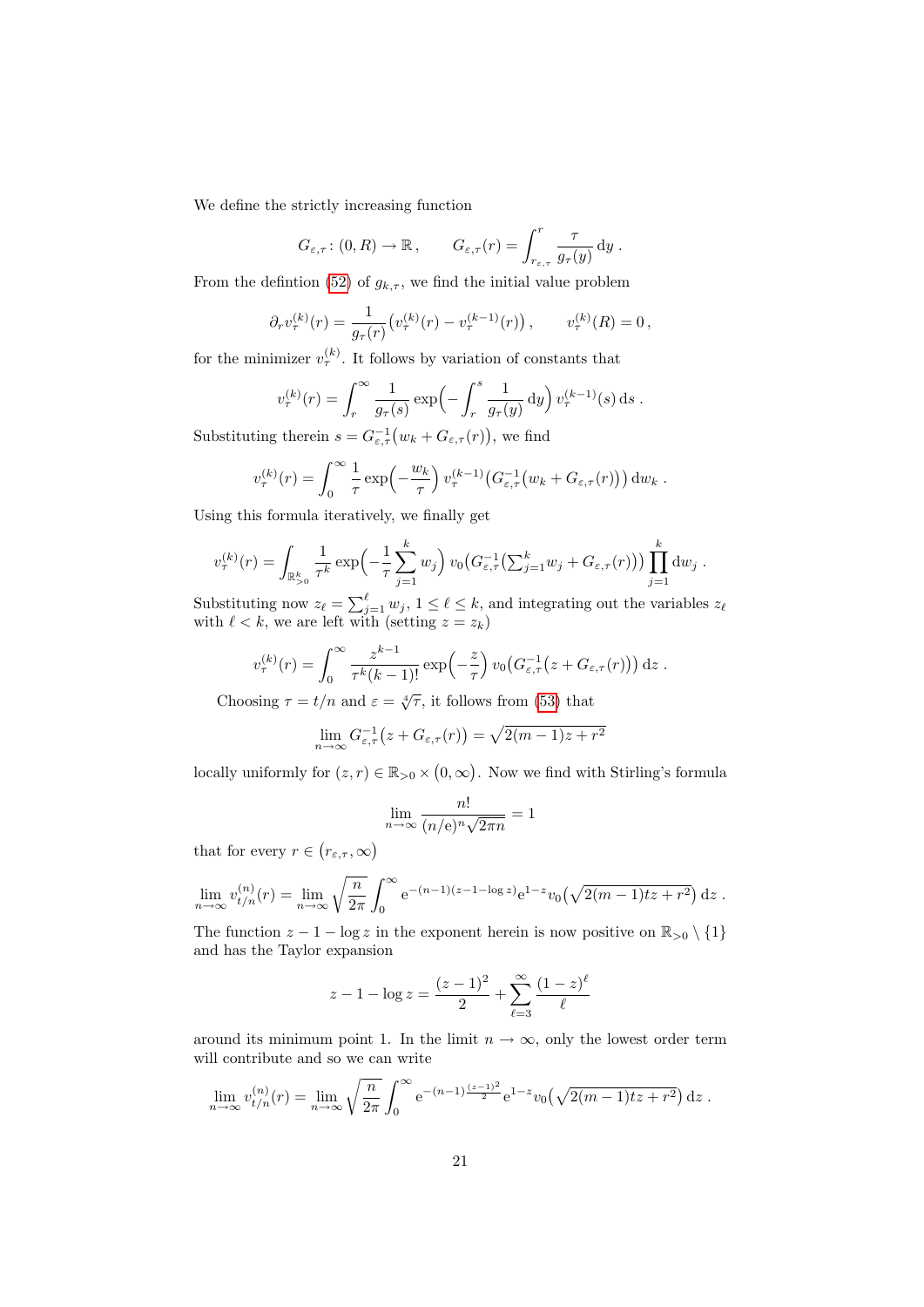Because the functions  $\sqrt{\frac{n}{2\pi}}e^{-(n-1)\frac{(z-1)^2}{2}}$  converge for  $n \to \infty$  to the  $\delta$ -distribution at the point 1, it follows that

$$
\lim_{n \to \infty} v_{t/n}^{(n)}(r) = v_0 \left( \sqrt{2(m-1)t + r^2} \right).
$$

This completes the proof.

## 9 Conclusion

We have introduced a concept of gradient flows generated by non-convex energy terms and distance measures. As in standard semi-group theory, the flow is defined by iterative minimization of a functional composed by the distance measure and the scaled energy. Since the existence of minimizers, however, is strongly related to convexity, it is necessary to use generalized minimizers instead, which are defined by relaxation.

The main motivation for considering *non-convex flows* are geometric PDEs, which cannot be treated by a standard semi-group theory. We have shown that our theory applies to mean curvature motion with special initial data. From the calculations in this paper it seems that the identity also holds for more complex rotationally invariant data; however, the identity could not be established rigorously. We have demonstrated that our notion of solution can serve as a solution concept of the mean curvature motion for arbitrary integrable initial data, for which, up to now, no solution concept exists.

#### Acknowledgements

The work of M.G. and O.S. has been supported by the Austrian Science Fund (FWF) within the national research network Industrial Geometry, project 9203- N12.

#### References

- <span id="page-23-3"></span>[\[1\]](http://www.ams.org/mathscinet-getitem?mr=1857292) L. Ambrosio, N. Fusco, and D. Pallara. Functions of bounded variation and free discontinuity problems. Oxford Mathematical Monographs. The Clarendon Press Oxford University Press, New York, 2000.
- <span id="page-23-1"></span>[\[2\]](http://www.ams.org/mathscinet-getitem?mr=2401600) L. Ambrosio, N. Gigli, and G. Savaré. *Gradient flows in metric spaces and* in the space of probability measures. Lectures in Mathematics ETH Zürich. Birkhäuser Verlag, Basel, second edition, 2008.
- <span id="page-23-0"></span>[\[3\]](http://www.ams.org/mathscinet-getitem?mr=0390843) V. Barbu. Nonlinear Semigroups and Differential Equations in Banach Spaces. Editura Academiei Republicii Socialiste România, Bucharest, 1976.
- <span id="page-23-2"></span>[\[4\]](http://www.ams.org/mathscinet-getitem?mr=1968440) A. Braides. Γ-convergence for beginners, volume 22 of Oxford Lecture Series in Mathematics and its Applications. Oxford University Press, Oxford, 2002.